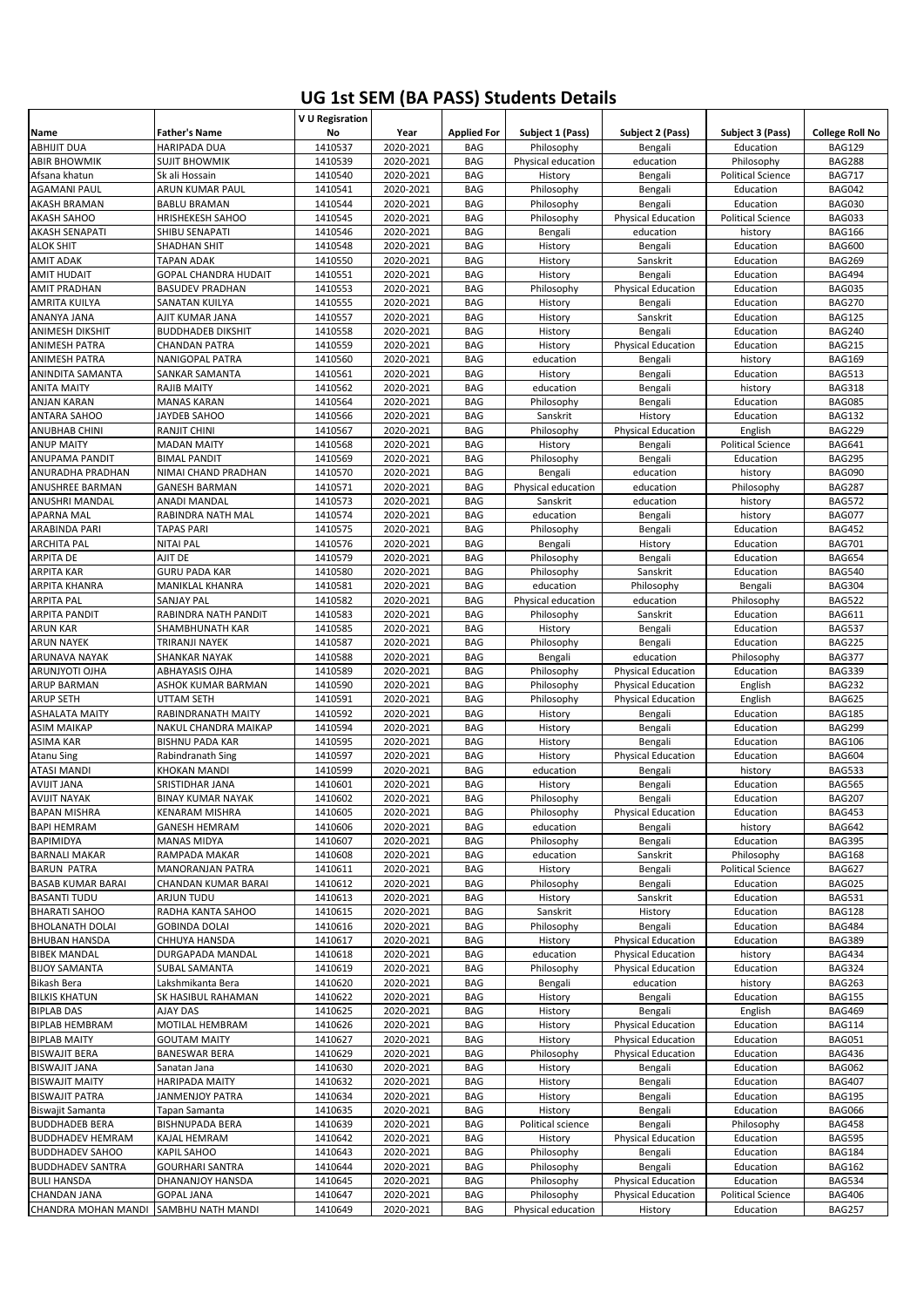|                                               |                                                 | 1410650            |                        |                          |                      |                           |                          |                                |
|-----------------------------------------------|-------------------------------------------------|--------------------|------------------------|--------------------------|----------------------|---------------------------|--------------------------|--------------------------------|
| <b>CHAYAN KUMAR GANTAIT</b>                   | SHIBSANKAR GANTAIT                              |                    | 2020-2021              | <b>BAG</b>               | History              | Bengali                   | Education                | <b>BAG055</b>                  |
| <b>CHAYNA BHUNIA</b>                          | <b>MAKHAN CHANDRA BHUNIA</b>                    | 1410652            | 2020-2021              | <b>BAG</b>               | Bengali              | History                   | Education                | <b>BAG032</b>                  |
| CHAYNA KARAN                                  | <b>TAPAN KARAN</b>                              | 1410653            | 2020-2021              | <b>BAG</b>               | Philosophy           | <b>Physical Education</b> | <b>Political Science</b> | <b>BAG353</b>                  |
|                                               |                                                 | 1410654            |                        | <b>BAG</b>               |                      |                           | Education                | <b>BAG666</b>                  |
| chiranjit mandal                              | paresh ch. mandal                               |                    | 2020-2021              |                          | History              | Bengali                   |                          |                                |
| CHIRANJIT MURMU                               | <b>BASU MURMU</b>                               | 1410655            | 2020-2021              | <b>BAG</b>               | History              | Bengali                   | Education                | <b>BAG473</b>                  |
| <b>DALI RANI BERA</b>                         | <b>MANTU KUMAR BERA</b>                         | 1410656            | 2020-2021              | <b>BAG</b>               | education            | <b>Physical Education</b> | history                  | <b>BAG210</b>                  |
| <b>DEBAJYOTI SAMAI</b>                        | <b>TAPAS SAMAI</b>                              | 1410657            | 2020-2021              | <b>BAG</b>               | History              | Sanskrit                  | English                  | <b>BAG363</b>                  |
|                                               |                                                 |                    |                        |                          |                      |                           |                          |                                |
| DEBAJYOTI SAMANTA                             | DIPAK KUMAR SAMANTA                             | 1410658            | 2020-2021              | <b>BAG</b>               | Bengali              | education                 | history                  | <b>BAG177</b>                  |
| <b>DEBANJAN GHORAI</b>                        | KRISHNA PRASAD GHORAI                           | 1410659            | 2020-2021              | <b>BAG</b>               | History              | Bengali                   | Education                | <b>BAG416</b>                  |
| <b>DEBASHREE MONDAL</b>                       | <b>DIPAK MONDAL</b>                             | 1410660            | 2020-2021              | <b>BAG</b>               | Bengali              | education                 | history                  | <b>BAG187</b>                  |
|                                               |                                                 |                    |                        |                          |                      |                           |                          |                                |
| <b>DEBJANI KAILA</b>                          | SAHADEB KAILA                                   | 1410662            | 2020-2021              | <b>BAG</b>               | education            | Bengali                   | history                  | <b>BAG022</b>                  |
| DIBYABHARATI MANA                             | KANTU MANA                                      | 1410664            | 2020-2021              | <b>BAG</b>               | education            | Bengali                   | history                  | <b>BAG146</b>                  |
| DIBYENDU JANA                                 | CHANDI CHARAN JANA                              | 1410665            | 2020-2021              | <b>BAG</b>               | History              | <b>Physical Education</b> | Education                | <b>BAG313</b>                  |
| DINESH MAL                                    | SWARNA KAMAL MAL                                | 1410667            | 2020-2021              | <b>BAG</b>               | Philosophy           | <b>Physical Education</b> | Education                | <b>BAG275</b>                  |
|                                               |                                                 |                    |                        |                          |                      |                           |                          |                                |
| <b>DIPAK DHARA</b>                            | <b>TAPAN DHARA</b>                              | 1410668            | 2020-2021              | <b>BAG</b>               | History              | Bengali                   | Education                | <b>BAG280</b>                  |
| <b>DIPAK PATRA</b>                            | KALI PADA PATRA                                 | 1410669            | 2020-2021              | <b>BAG</b>               | History              | <b>Physical Education</b> | Education                | <b>BAG331</b>                  |
| DIPANKAR PANJA                                | TAPAN KUMAR PANJA                               | 1410670            | 2020-2021              | <b>BAG</b>               | Bengali              | education                 | history                  | <b>BAG098</b>                  |
| DIPANKAR PATRA                                | TAPAN PATRA                                     | 1410671            | 2020-2021              | BAG                      | Philosophy           | Bengali                   | Education                | <b>BAG490</b>                  |
|                                               |                                                 |                    |                        |                          |                      |                           |                          |                                |
| <b>DIPENDU KOCH</b>                           | <b>SWAPAN KUMAR KOCH</b>                        | 1410673            | 2020-2021              | <b>BAG</b>               | education            | <b>Physical Education</b> | history                  | <b>BAG403</b>                  |
| <b>DULAL DHARA</b>                            | SUBHAS DHARA                                    | 1410674            | 2020-2021              | <b>BAG</b>               | Bengali              | Philosophy                | Education                | <b>BAG355</b>                  |
| <b>FAGULAL HEMBRAM</b>                        | <b>GANDA HEMBRAM</b>                            | 1410676            | 2020-2021              | <b>BAG</b>               | education            | <b>Physical Education</b> | Philosophy               | <b>BAG621</b>                  |
|                                               |                                                 |                    |                        |                          |                      | education                 |                          |                                |
| <b>GANGA BARMAN</b>                           | NAKUL CHANDRA BARMAN                            | 1410678            | 2020-2021              | <b>BAG</b>               | History              |                           | Bengali                  | <b>BAG476</b>                  |
| <b>GITA PRAMANIK</b>                          | NIMAI PRAMANIK                                  | 1410680            | 2020-2021              | <b>BAG</b>               | History              | <b>Physical Education</b> | Education                | <b>BAG233</b>                  |
| <b>GOBINDA ADHIKARY</b>                       | <b>TARUN ADHIKARY</b>                           | 1410681            | 2020-2021              | <b>BAG</b>               | History              | Sanskrit                  | Education                | <b>BAG173</b>                  |
| <b>GOBINDA PRASAD MANA</b>                    | HARAKRISHNA MANA                                | 1410683            | 2020-2021              | <b>BAG</b>               | History              | <b>Physical Education</b> | Education                | <b>BAG454</b>                  |
|                                               |                                                 |                    |                        |                          |                      |                           |                          |                                |
| <b>GOPAL DAS ADHIKARI</b>                     | <b>BHAGBAT DAS ADHIKARI</b>                     | 1410684            | 2020-2021              | <b>BAG</b>               | History              | Bengali                   | Education                | <b>BAG183</b>                  |
| <b>GOPAL GHORAI</b>                           | <b>TAPAN GHORAI</b>                             | 1410685            | 2020-2021              | <b>BAG</b>               | education            | <b>Physical Education</b> | history                  | <b>BAG414</b>                  |
| <b>GOPINATH DAS</b>                           | <b>KARTIK DAS</b>                               | 1410686            | 2020-2021              | <b>BAG</b>               | History              | Bengali                   | Education                | <b>BAG598</b>                  |
| <b>GOURI PRADHAN</b>                          | MADHUSUDAN PRADHAN                              | 1410687            | 2020-2021              | <b>BAG</b>               | History              |                           | Education                | <b>BAG016</b>                  |
|                                               |                                                 |                    |                        |                          |                      | Bengali                   |                          |                                |
| <b>GOUTAM GHORAI</b>                          | <b>KALIPADA GHORAI</b>                          | 1410688            | 2020-2021              | <b>BAG</b>               | History              | Bengali                   | Education                | <b>BAG400</b>                  |
| <b>GOUTAM MAITY</b>                           | <b>GANESH MAITY</b>                             | 1410690            | 2020-2021              | <b>BAG</b>               | History              | Bengali                   | Education                | <b>BAG684</b>                  |
| <b>GOUTAM PANJA</b>                           | KALIPADA PANJA                                  | 1410691            | 2020-2021              | <b>BAG</b>               | Bengali              | education                 | history                  | <b>BAG100</b>                  |
|                                               |                                                 |                    |                        |                          |                      |                           |                          |                                |
| <b>GURUPADA SHIT</b>                          | SURJA KANTA SHIT                                | 1410692            | 2020-2021              | <b>BAG</b>               | History              | Bengali                   | Education                | <b>BAG113</b>                  |
| <b>HAPAN SAREN</b>                            | <b>LAXMAN SAREN</b>                             | 1410693            | 2020-2021              | <b>BAG</b>               | education            | <b>Physical Education</b> | history                  | <b>BAG465</b>                  |
| <b>INDRANI MAITY</b>                          | <b>GOUTAM MAITY</b>                             | 1410694            | 2020-2021              | <b>BAG</b>               | Philosophy           | education                 | Bengali                  | <b>BAG108</b>                  |
| <b>IRFAN ALI KHAN</b>                         | YEAR KHAN                                       | 1410695            | 2020-2021              | <b>BAG</b>               | History              | Bengali                   | Education                | <b>BAG368</b>                  |
|                                               |                                                 |                    |                        |                          |                      |                           |                          |                                |
| JAGANNATH MUNDA                               | KANTA MUNDA                                     | 1410696            | 2020-2021              | <b>BAG</b>               | Philosophy           | <b>Physical Education</b> | Education                | <b>BAG378</b>                  |
| JANMENJOY KUILYA                              | <b>SUBAL KUILYA</b>                             | 1410698            | 2020-2021              | <b>BAG</b>               | History              | <b>Physical Education</b> | Education                | <b>BAG006</b>                  |
| JAYANTI MANDI                                 | JITHU MANDI                                     | 1410699            | 2020-2021              | <b>BAG</b>               | History              | Santali                   | Education                | <b>BAG359</b>                  |
| <b>JISHU SAMANTA</b>                          | BIRENDRANATH SAMANTA                            | 1410704            | 2020-2021              | <b>BAG</b>               | History              | <b>Physical Education</b> | Education                | <b>BAG105</b>                  |
|                                               |                                                 |                    |                        |                          |                      |                           |                          |                                |
| JOYDEB MANDAL                                 | ANUKUL MANDAL                                   | 1410705            | 2020-2021              | <b>BAG</b>               | History              | Bengali                   | Education                | <b>BAG352</b>                  |
|                                               | LATE GOPAL GAJAR                                | 1410706            |                        | <b>BAG</b>               |                      | Bengali                   | Education                | <b>BAG008</b>                  |
| JOYDEV GAJAR                                  |                                                 |                    | 2020-2021              |                          | History              |                           |                          |                                |
| KABITA MISHRA                                 | JAGNESHWAR MISHRA                               | 1410707            | 2020-2021              | <b>BAG</b>               | Bengali              | History                   | Education                | <b>BAG133</b>                  |
|                                               |                                                 |                    |                        |                          |                      |                           |                          |                                |
| <b>KAKALI SING</b>                            | <b>TARAPADA SING</b>                            | 1410709            | 2020-2021              | <b>BAG</b>               | History              | Bengali                   | Education                | <b>BAG636</b>                  |
| KALIPADA MURMU                                | RAMJIT MURMU                                    | 1410711            | 2020-2021              | <b>BAG</b>               | History              | <b>Physical Education</b> | Education                | <b>BAG199</b>                  |
| <b>KALPANA DE</b>                             | <b>NEPAL DE</b>                                 | 1410712            | 2020-2021              | <b>BAG</b>               | History              | <b>Physical Education</b> | Education                | <b>BAG230</b>                  |
|                                               |                                                 |                    |                        |                          |                      |                           |                          |                                |
| KALYANI BARAMAN                               | <b>BALARAM BARMAN</b>                           | 1410713            | 2020-2021              | <b>BAG</b>               | education            | <b>Physical Education</b> | history                  | <b>BAG361</b>                  |
| KALYANI PRADHAN                               | NITAI PRADHAN                                   | 1410714            | 2020-2021              | <b>BAG</b>               | History              | Bengali                   | Education                | <b>BAG338</b>                  |
| <b>KANIKA BHANJA</b>                          | PARAMANANDA BHANJA                              | 1410715            | 2020-2021              | <b>BAG</b>               | Philosophy           | Bengali                   | Education                | <b>BAG260</b>                  |
| <b>KAPU MURMU</b>                             | HAPANA MURMU                                    | 1410716            | 2020-2021              | <b>BAG</b>               | History              | Santali                   | Education                | <b>BAG626</b>                  |
| <b>KARTIK MANA</b>                            | SAMBHU MANA                                     | 1410717            | 2020-2021              | <b>BAG</b>               | History              | Bengali                   | Education                | <b>BAG221</b>                  |
| <b>KARTIK SENA</b>                            | DINABANDHU SENA                                 | 1410718            | 2020-2021              | <b>BAG</b>               | Physical education   | education                 | history                  | <b>BAG448</b>                  |
|                                               |                                                 |                    |                        |                          |                      |                           |                          |                                |
| <b>KHOKAN MANNA</b>                           | <b>TAPAN MANNA</b>                              | 1410721            | 2020-2021              | <b>BAG</b>               | History              | Bengali                   | Education                | <b>BAG596</b>                  |
| KHUKUMONI GHANTA                              | SHYAMPADA GHANTA                                | 1410722            | 2020-2021              | <b>BAG</b>               | Bengali              | History                   | Education                | <b>BAG112</b>                  |
| <b>KHUKUMONI JANA</b>                         | <b>TAPAS JANA</b>                               | 1410723            | 2020-2021              | <b>BAG</b>               | Bengali              | education                 | Philosophy               | <b>BAG212</b>                  |
|                                               |                                                 |                    |                        |                          |                      |                           |                          |                                |
| <b>KINKAR BARMAN</b>                          | UTTAM BARMAN                                    | 1410724            | 2020-2021              | <b>BAG</b>               | education            | Bengali                   | history                  | <b>BAG213</b>                  |
| <b>KISHANLAL KARAN</b>                        | SUJAN KARAN                                     | 1410725            | 2020-2021              | <b>BAG</b>               | History              | Bengali                   | Education                | <b>BAG528</b>                  |
| KISHNENDU SAMANTA                             | ANANTA SAMANTA                                  | 1410743            | 2020-2021              | <b>BAG</b>               | History              | Bengali                   | <b>Political Science</b> | <b>BAG630</b>                  |
| <b>KOUSHIK GANTAIT</b>                        | <b>SUNIL GANTAIT</b>                            | 1410726            | 2020-2021              | <b>BAG</b>               | History              | Bengali                   | <b>Political Science</b> | <b>BAG629</b>                  |
|                                               |                                                 |                    |                        |                          |                      |                           | Education                |                                |
| KOUSHIK JANA                                  | <b>GOUTAM JANA</b>                              | 1410727            | 2020-2021              | <b>BAG</b>               | History              | Bengali                   |                          | <b>BAG536</b>                  |
| KOUSHIK MALAKAR                               | KAMAL MALAKAR                                   | 1410728            | 2020-2021              | <b>BAG</b>               | Bengali              | History                   | Education                | <b>BAG455</b>                  |
| KOUSHIK MANDAL                                | KHOKAN KUMAR MANDAL                             | 1410729            | 2020-2021              | <b>BAG</b>               | education            | Physical Education        | history                  | <b>BAG297</b>                  |
| KOUSHIK SAHOO                                 | PURNA CHANDRA SAHOO                             | 1410731            | 2020-2021              | <b>BAG</b>               | Physical education   | education                 | history                  | <b>BAG569</b>                  |
| KOUSIK JANA                                   | SRIKANTA JANA                                   | 1410732            | 2020-2021              | <b>BAG</b>               | Philosophy           | <b>Physical Education</b> | Education                | <b>BAG603</b>                  |
|                                               |                                                 |                    |                        |                          |                      |                           |                          |                                |
| <b>KRISHNA MAITY</b>                          | SANATAN MAITY                                   | 1410734            | 2020-2021              | <b>BAG</b>               | Bengali              | education                 | history                  | <b>BAG005</b>                  |
| <b>KRISHNA MANA</b>                           | PINTU MANA                                      | 1410735            | 2020-2021              | BAG                      | education            | <b>Physical Education</b> | Philosophy               | <b>BAG076</b>                  |
| KRISHNA RANI SAMANTA                          | ARUP KUMAR SAMANTA                              | 1410737            | 2020-2021              | <b>BAG</b>               | education            | Sanskrit                  | Philosophy               | <b>BAG474</b>                  |
| <b>KRISHNAKANTA SHIT</b>                      | <b>SWAPAN SHIT</b>                              | 1410738            | 2020-2021              | BAG                      | education            | Bengali                   | history                  | <b>BAG366</b>                  |
|                                               |                                                 |                    |                        |                          |                      |                           |                          |                                |
| <b>KRISHNENDU BHOWMIK</b>                     | SUBHENDU BHOWMIK                                | 1410740            | 2020-2021              | <b>BAG</b>               | Philosophy           | Bengali                   | Education                | <b>BAG267</b>                  |
| <b>KUSH KHANRA</b>                            | NARAYAN CHANDRA KHANRA                          | 1410745            | 2020-2021              | <b>BAG</b>               | education            | <b>Physical Education</b> | Philosophy               | <b>BAG422</b>                  |
| LABANI ADAK                                   | TAPAN KUMAR ADAK                                | 1410746            | 2020-2021              | <b>BAG</b>               | education            | Bengali                   | history                  | <b>BAG554</b>                  |
| <b>LABONI MAITY</b>                           | <b>SANAT MAITY</b>                              | 1410748            | 2020-2021              | BAG                      | Philosophy           | Bengali                   | Education                | <b>BAG117</b>                  |
|                                               |                                                 |                    |                        |                          |                      |                           |                          |                                |
| LAKSHMAN BHAKTA                               | <b>TAPAN BHAKTA</b>                             | 1410749            | 2020-2021              | <b>BAG</b>               | Philosophy           | <b>Physical Education</b> | Education                | <b>BAG178</b>                  |
| LAKSHMI KHANRA                                | SAMBHU NATH KHANRA                              | 1410750            | 2020-2021              | <b>BAG</b>               | Philosophy           | education                 | Bengali                  | <b>BAG078</b>                  |
|                                               | LAKSHMIKANTA DAS ADHIK SHYAMSUNDAR DAS ADHIKARI | 1410751            | 2020-2021              | <b>BAG</b>               | Philosophy           | Sanskrit                  | Education                | <b>BAG552</b>                  |
| LALTU BAG                                     | JAGANNATH BAG                                   | 1410752            | 2020-2021              | <b>BAG</b>               | History              | Bengali                   | <b>Political Science</b> | <b>BAG002</b>                  |
|                                               |                                                 |                    |                        | <b>BAG</b>               |                      |                           |                          |                                |
| LATA RANI BERA                                | <b>JHANTU BERA</b>                              | 1410753            | 2020-2021              |                          | education            | Bengali                   | history                  | <b>BAG046</b>                  |
| LAXMI RANI JANA                               | BADAL CHANDRA JANA                              | 1410755            | 2020-2021              | <b>BAG</b>               | Philosophy           | Physical Education        | Education                | <b>BAG497</b>                  |
| <b>MADHABI MONDAL</b><br><b>MADHUMITA BAG</b> | <b>MOHAN MONDAL</b><br>LATE LAXMIKANTA BAG      | 1410758<br>1410759 | 2020-2021<br>2020-2021 | <b>BAG</b><br><b>BAG</b> | education<br>History | Philosophy<br>Bengali     | Bengali<br>Education     | <b>BAG291</b><br><b>BAG120</b> |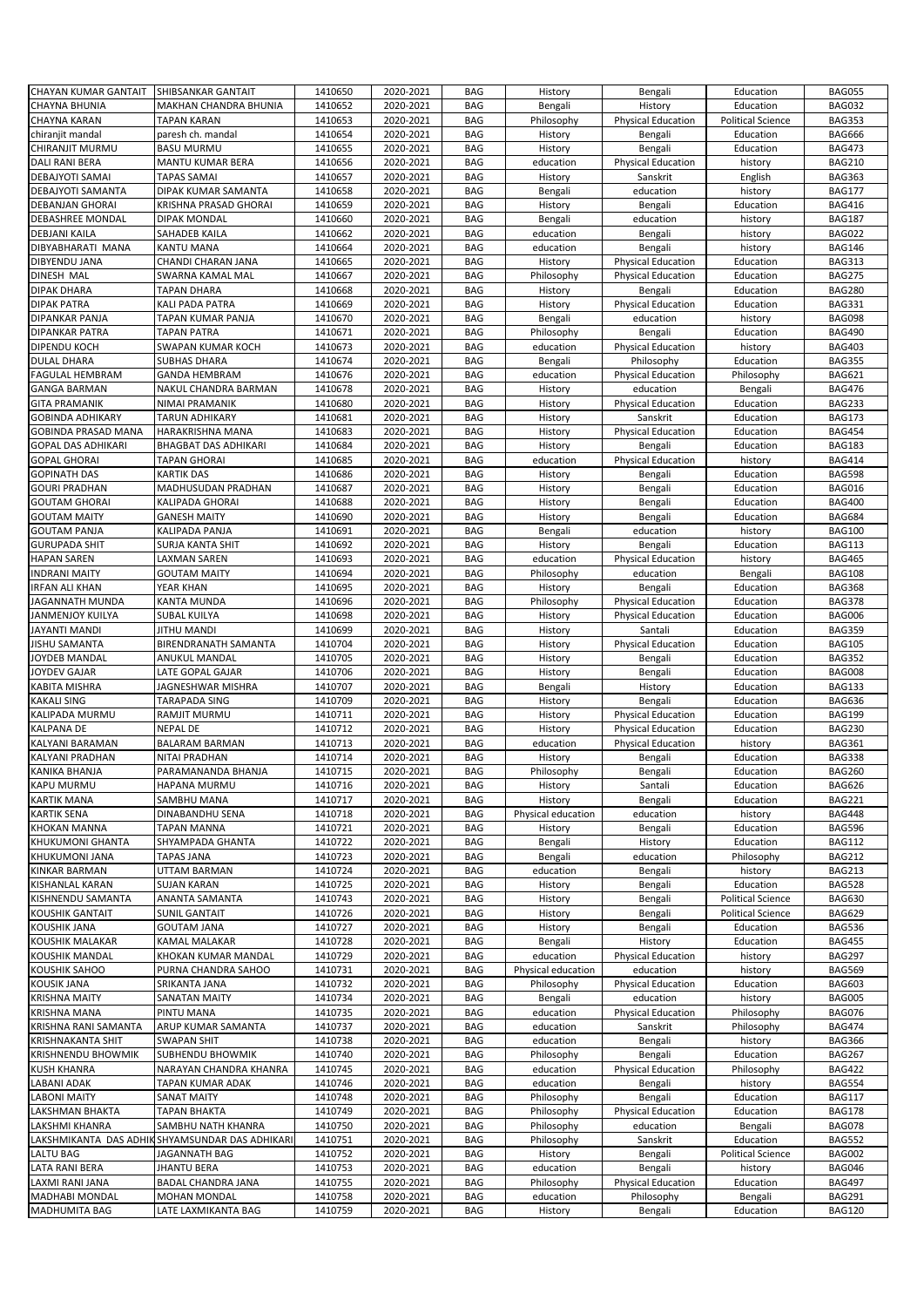| <b>MADHUMITA GHANTI</b>   | LAKSHIKANTA GHANTI        | 1410763 | 2020-2021              | <b>BAG</b> | Philosophy         | Bengali                   | Education                | <b>BAG293</b> |
|---------------------------|---------------------------|---------|------------------------|------------|--------------------|---------------------------|--------------------------|---------------|
| <b>MADHUMITA GUCHHAIT</b> | <b>BALAI GUCHHAIT</b>     | 1410764 | 2020-2021              | <b>BAG</b> | History            | Bengali                   | Education                | <b>BAG556</b> |
| <b>MADHUMITA MAJI</b>     | <b>BAIDYANATH MAJI</b>    | 1410766 | 2020-2021              | <b>BAG</b> | History            | Bengali                   | Education                | <b>BAG342</b> |
|                           |                           |         |                        |            |                    |                           |                          |               |
| MADHUMITA PRAMANIK        | RADHANATH PRAMANIK        | 1410767 | 2020-2021              | <b>BAG</b> | education          | Philosophy                | Bengali                  | <b>BAG582</b> |
| <b>MAHENDRA GHORAI</b>    | ANUP KUMAR GHORAI         | 1410769 | 2020-2021              | <b>BAG</b> | History            | Bengali                   | Education                | <b>BAG624</b> |
| MAHUYA JANA               | ARUN KUMAR JANA           | 1410770 | 2020-2021              | <b>BAG</b> | History            | Bengali                   | <b>Political Science</b> | <b>BAG063</b> |
|                           |                           |         |                        |            |                    |                           |                          |               |
| Maitri Das                | Manoranjan Das            | 1410771 | 2020-2021              | <b>BAG</b> | Philosophy         | <b>Physical Education</b> | Education                | <b>BAG412</b> |
| <b>MALLIKA HAZRA</b>      | <b>EKADASHI HAZRA</b>     | 1410772 | 2020-2021              | <b>BAG</b> | History            | Bengali                   | Education                | <b>BAG558</b> |
| MAMATA JANA               | PASHUPATI JANA            | 1410773 | 2020-2021              | <b>BAG</b> | education          | Bengali                   | history                  | <b>BAG121</b> |
|                           |                           |         |                        |            |                    |                           |                          |               |
| <b>MAMATA JANA</b>        | SIBSANKAR JANA            | 1410774 | 2020-2021              | <b>BAG</b> | Philosophy         | Bengali                   | Education                | <b>BAG192</b> |
| <b>MAMATA MANA</b>        | <b>CHANDAN MANA</b>       | 1410775 | 2020-2021              | <b>BAG</b> | education          | History                   | Bengali                  | <b>BAG640</b> |
| Mampi Chowdhury           | Narayan Chowdhury         | 1410776 | 2020-2021              | <b>BAG</b> | History            | Bengali                   | Education                | <b>BAG573</b> |
|                           |                           |         |                        |            |                    |                           |                          |               |
| <b>MANAS BHAKTA</b>       | SHANKAR PRASAD BHAKTA     | 1410777 | 2020-2021              | <b>BAG</b> | History            | Bengali                   | Education                | <b>BAG274</b> |
| <b>MANASI BADRA</b>       | LAXMAN BADRA              | 1410779 | 2020-2021              | <b>BAG</b> | History            | Bengali                   | Education                | <b>BAG432</b> |
| <b>MANASI TUDU</b>        | RAM PADA TUDU             | 1410780 | 2020-2021              | <b>BAG</b> | Philosophy         | <b>Physical Education</b> | Education                | <b>BAG204</b> |
|                           |                           |         |                        |            |                    |                           |                          |               |
| <b>MANDIRA DE</b>         | JAYANTA DE                | 1410781 | 2020-2021              | <b>BAG</b> | Philosophy         | education                 | Bengali                  | <b>BAG084</b> |
| Manik chand pal           | Nityananda pal            | 1410782 | 2020-2021              | <b>BAG</b> | History            | Bengali                   | Education                | <b>BAG211</b> |
| <b>MANIK MAITY</b>        | TAPAN MAITY               | 1410783 | 2020-2021              | <b>BAG</b> | Philosophy         | Bengali                   | Education                | <b>BAG164</b> |
|                           |                           |         |                        |            |                    |                           |                          |               |
| <b>MANOJ MONDAL</b>       | MADHUSUDAN MONDAL         | 1410784 | 2020-2021              | <b>BAG</b> | English            | Bengali                   | history                  | <b>BAG418</b> |
| <b>MANOJ PANJA</b>        | SISIR KUMAR PANJA         | 1410785 | 2020-2021              | <b>BAG</b> | Bengali            | education                 | history                  | <b>BAG496</b> |
| <b>MANOTOSH BHUNIA</b>    | NITAI CHAND BHUNIA        | 1410786 | 2020-2021              | <b>BAG</b> | Philosophy         | <b>Physical Education</b> | Education                | <b>BAG542</b> |
|                           |                           |         |                        |            |                    |                           |                          |               |
| <b>MILAN JANA</b>         | JOYDEV JANA               | 1410789 | 2020-2021              | <b>BAG</b> | education          | <b>Physical Education</b> | history                  | <b>BAG302</b> |
| <b>MILAN JANA</b>         | SUVENDHU JANA             | 1410790 | 2020-2021              | <b>BAG</b> | History            | Bengali                   | Education                | <b>BAG535</b> |
| <b>MILAN KAR</b>          | <b>MADAN KAR</b>          | 1410791 | 2020-2021              | <b>BAG</b> | History            | Bengali                   | <b>Political Science</b> | <b>BAG720</b> |
|                           |                           | 1410792 |                        | <b>BAG</b> |                    |                           |                          | <b>BAG682</b> |
| <b>MILAN MAITY</b>        | <b>SACHIN AMITY</b>       |         | 2020-2021              |            | History            | Bengali                   | <b>Political Science</b> |               |
| <b>MILAN SING</b>         | SHIBU SING                | 1410794 | 2020-2021              | <b>BAG</b> | Philosophy         | Bengali                   | Education                | <b>BAG491</b> |
| MITALI JANA               | SURJYA JANA               | 1410796 | 2020-2021              | <b>BAG</b> | education          | Bengali                   | history                  | <b>BAG118</b> |
|                           |                           |         |                        |            |                    |                           |                          |               |
| Mithun Kumar Nayek        | Narayan Nayek             | 1410798 | 2020-2021              | <b>BAG</b> | History            | Bengali                   | Education                | <b>BAG379</b> |
| <b>MOHAN ADHIKARY</b>     | JOYDEB ADHIKARY           | 1410799 | 2020-2021              | <b>BAG</b> | Philosophy         | <b>Physical Education</b> | Education                | <b>BAG391</b> |
| <b>MONALISA MANDAL</b>    | TAPAS KUMAR MANDAL        | 1410800 | 2020-2021              | <b>BAG</b> | History            | Bengali                   | Education                | <b>BAG445</b> |
| <b>MOULIK MAITY</b>       | <b>SWAPAN KUMAR MAITY</b> | 1410802 |                        | <b>BAG</b> |                    | Bengali                   |                          | <b>BAG158</b> |
|                           |                           |         | 2020-2021              |            | History            |                           | <b>Political Science</b> |               |
| <b>MOUMITA BAG</b>        | <b>CHANDAN BAG</b>        | 1410803 | 2020-2021              | <b>BAG</b> | Philosophy         | <b>Physical Education</b> | Education                | <b>BAG495</b> |
| MOUMITA JANA              | SUSANTA JANA              | 1410804 | 2020-2021              | <b>BAG</b> | History            | Sanskrit                  | Education                | <b>BAG026</b> |
| <b>MOUMITA MANA</b>       | <b>CHANDAN MANA</b>       | 1410805 | 2020-2021              | <b>BAG</b> | education          |                           |                          | <b>BAG149</b> |
|                           |                           |         |                        |            |                    | Bengali                   | history                  |               |
| MOUMITA SASMAL            | SANKAR SASMAL             | 1410810 | 2020-2021              | <b>BAG</b> | History            | Bengali                   | Education                | <b>BAG306</b> |
| MOUMITA SING              | <b>TARUN SING</b>         | 1410811 | 2020-2021              | <b>BAG</b> | History            | Bengali                   | <b>Political Science</b> | <b>BAG186</b> |
|                           |                           |         |                        |            |                    |                           |                          |               |
| <b>MOUPIA SING</b>        | <b>BALAI SING</b>         | 1410812 | 2020-2021              | <b>BAG</b> | Philosophy         | education                 | Physical education       | <b>BAG123</b> |
| <b>MOUSUMI DAS</b>        | <b>ANUPAM DAS</b>         | 1410813 | 2020-2021              | <b>BAG</b> | History            | Bengali                   | Education                | <b>BAG610</b> |
| MOUSUMI GHORAI            | SURYA KANTA GHORAI        | 1410814 | 2020-2021              | <b>BAG</b> | Philosophy         | <b>Physical Education</b> | Education                | <b>BAG264</b> |
|                           |                           |         |                        |            |                    |                           |                          |               |
| MOYNA BARMAN              | <b>MADAN BARMAN</b>       | 1410817 | 2020-2021              | <b>BAG</b> | education          | Bengali                   | history                  | <b>BAG200</b> |
| <b>MRINALINI DAS</b>      | <b>GAUTAM DAS</b>         | 1410818 | 2020-2021              | <b>BAG</b> | education          | Physical Education        | history                  | <b>BAG197</b> |
|                           |                           |         |                        |            |                    |                           |                          |               |
|                           |                           |         |                        |            |                    |                           |                          |               |
| MRINMAYEE MANDAL          | AMALENDU MANDAL           | 1410819 | 2020-2021              | <b>BAG</b> | Philosophy         | Bengali                   | <b>Political Science</b> | <b>BAG500</b> |
| <b>MRINMOY DAS</b>        | CHANDAN KUMAR DAS         | 1410820 | 2020-2021              | <b>BAG</b> | Philosophy         | <b>Physical Education</b> | Education                | <b>BAG067</b> |
| MUKUNDA SAREN             | RABINDRANATH SAREN        | 1410823 | 2020-2021              | <b>BAG</b> | Philosophy         | Bengali                   | English                  | <b>BAG057</b> |
|                           |                           |         |                        |            |                    |                           |                          |               |
| <b>MUNMUN ROY</b>         | <b>SUVANKAR ROY</b>       | 1410824 | 2020-2021              | <b>BAG</b> | History            | Bengali                   | Education                | <b>BAG447</b> |
| <b>NABANITA MAITY</b>     | KUSHADHYAJ MAITY          | 1410825 | 2020-2021              | <b>BAG</b> | Philosophy         | Bengali                   | Education                | <b>BAG425</b> |
| NABARANJAN MURMU          | <b>BIDHAN MURMU</b>       | 1410826 | 2020-2021              | <b>BAG</b> | Physical education | education                 | Philosophy               | <b>BAG718</b> |
|                           |                           |         |                        |            |                    |                           |                          |               |
| <b>NAIMA KHATUN</b>       | SK AKBAR ALI              | 1410827 | 2020-2021              | <b>BAG</b> | Bengali            | History                   | Education                | <b>BAG435</b> |
| <b>NAMITA BARMAN</b>      | <b>SHRIKANTA BARMAN</b>   | 1410829 | 2020-2021              | <b>BAG</b> | History            | <b>Physical Education</b> | Education                | <b>BAG724</b> |
| <b>NARGIS KHATUN</b>      | SK ANISUDDIN              | 1410831 | 2020-2021              | <b>BAG</b> | Bengali            | History                   | Education                | <b>BAG433</b> |
| <b>NAYAN MAITI</b>        | <b>JAGANNATH MAITI</b>    | 1410832 | 2020-2021              | <b>BAG</b> | Philosophy         | Bengali                   | Education                | <b>BAG083</b> |
|                           |                           |         |                        |            |                    |                           |                          |               |
| NILANJANA ADAK            | RANJAN KUMAR ADAK         | 1410833 | 2020-2021              | <b>BAG</b> | History            | Bengali                   | Education                | <b>BAG119</b> |
| NILANJANA SHEE            | NISHI KANTA SHEE          | 1410834 | 2020-2021              | <b>BAG</b> | Sanskrit           | History                   | Education                | <b>BAG147</b> |
| Nimai Pradhan             | Ganesh Pradhan            | 1410835 | 2020-2021              | <b>BAG</b> | Philosophy         | Bengali                   | <b>Political Science</b> | <b>BAG392</b> |
|                           |                           |         |                        |            |                    |                           |                          |               |
| NITAI CHARAN BAG          | ANIL KUMAR BAG            | 1410837 | 2020-2021              | <b>BAG</b> | education          | <b>Physical Education</b> | history                  | <b>BAG161</b> |
| NITAI JANA                | HARADHAN JANA             | 1410838 | 2020-2021              | <b>BAG</b> | Physical education | English                   | history                  | <b>BAG639</b> |
| NITYANANDA KUILYA         | SHANKAR KUILYA            | 1410839 | 2020-2021              | <b>BAG</b> | Philosophy         | <b>Physical Education</b> | Education                | <b>BAG298</b> |
|                           |                           |         |                        |            |                    |                           |                          |               |
| PABITRA GHOSH             | UTTAM GHOSH               | 1410840 | 2020-2021              | <b>BAG</b> | Physical education | Philosophy                | <b>Political Science</b> | <b>BAG350</b> |
| PABITRA GUCHHAIT          | AMAL GUCHHAIT             | 1410841 | 2020-2021              | BAG        | education          | Bengali                   | history                  | <b>BAG370</b> |
| PABITRA KUMAR BERA        | RANJIT KUMAR BERA         | 1410842 | 2020-2021              | <b>BAG</b> | History            | Bengali                   | English                  | <b>BAG438</b> |
|                           |                           |         |                        |            |                    |                           |                          |               |
| Pallab Dey                | Rampada Dey               | 1410845 | 2020-2021              | BAG        | History            | Bengali                   | Education                | <b>BAG259</b> |
| Pallab Jana               | Uttam Jana                | 1410846 | 2020-2021              | <b>BAG</b> | History            | Bengali                   | Education                | <b>BAG060</b> |
| PAMPA KAR                 | <b>DIPAK KAR</b>          | 1410849 | 2020-2021              | BAG        | History            | Bengali                   | Education                | <b>BAG427</b> |
| PAPIA MAITY               | <b>GOBINDA MAITY</b>      | 1410850 | 2020-2021              | BAG        |                    |                           |                          |               |
|                           |                           |         |                        |            | History            | education                 | Bengali                  | <b>BAG080</b> |
| PAPIYA PRAMANIK           | SAKTIPADA PRAMANIK        | 1410851 | 2020-2021              | BAG        | Philosophy         | Sanskrit                  | Education                | <b>BAG226</b> |
| PARAMITA MANDAL           | BISHNUPADA MANDAL         | 1410852 | 2020-2021              | <b>BAG</b> | Philosophy         | education                 | Bengali                  | <b>BAG138</b> |
| PARAMITA MANDAL           | JAGADISH MANDAL           | 1410853 |                        | <b>BAG</b> | Philosophy         | education                 | Bengali                  | <b>BAG319</b> |
|                           |                           |         | 2020-2021              |            |                    |                           |                          |               |
| PARBATI MANA              | AJAY KUMAR MANA           | 1410854 | 2020-2021              | <b>BAG</b> | education          | Bengali                   | history                  | <b>BAG124</b> |
| PARTHA SARATHI DINDA      | NITAI DINDA               | 1410856 | 2020-2021              | <b>BAG</b> | education          | Bengali                   | history                  | <b>BAG588</b> |
| PAYEL BERA                | PRASANTA BERA             | 1410858 | 2020-2021              | <b>BAG</b> | History            | Bengali                   | Education                | <b>BAG010</b> |
|                           |                           |         |                        |            |                    |                           |                          |               |
| PAYEL BERA                | <b>GOKUL CHANDRA BERA</b> | 1410857 | 2020-2021              | <b>BAG</b> | History            | <b>Physical Education</b> | Education                | <b>BAG073</b> |
| PINKI MAHAPATRA           | LATE GOPAL MAHAPATRA      | 1410859 | 2020-2021              | BAG        | Philosophy         | Sanskrit                  | <b>Political Science</b> | <b>BAG059</b> |
| PIYALI BHANJA             | RABINDRANATH BHANJA       | 1410863 | 2020-2021              | <b>BAG</b> | History            | Bengali                   | Education                | <b>BAG061</b> |
|                           |                           |         |                        |            |                    |                           |                          |               |
| PIYALI BERA               | JOYDEB BERA               | 1410864 | 2020-2021              | <b>BAG</b> | Philosophy         | Sanskrit                  | Education                | <b>BAG402</b> |
| PIYALI SAHOO              | <b>BANAMALI SAHOO</b>     | 1410866 | 2020-2021              | <b>BAG</b> | History            | Bengali                   | Education                | <b>BAG040</b> |
| POULAMI KAR               | AMAL KUMAR KAR            | 1410867 | 2020-2021              | BAG        | Bengali            | History                   | Education                | <b>BAG341</b> |
|                           |                           |         |                        |            |                    |                           |                          |               |
| PRADIP LAYA               | MANAS KUMAR LAYA          | 1410868 | 2020-2021              | <b>BAG</b> | Bengali            | education                 | history                  | <b>BAG594</b> |
| PRADIP MURMU              | MOHAN MURMU               | 1410869 | 2020-2021              | <b>BAG</b> | Philosophy         | <b>Physical Education</b> | Education                | <b>BAG268</b> |
| <b>PRADIP SENA</b>        | MANORANJAN SENA           | 1410870 |                        | <b>BAG</b> | Physical education | education                 | history                  | <b>BAG530</b> |
| PRALAY SAHOO              | BRAJAGOPAL SAHOO          | 1410872 | 2020-2021<br>2020-2021 | BAG        | Philosophy         | Bengali                   | Education                | <b>BAG327</b> |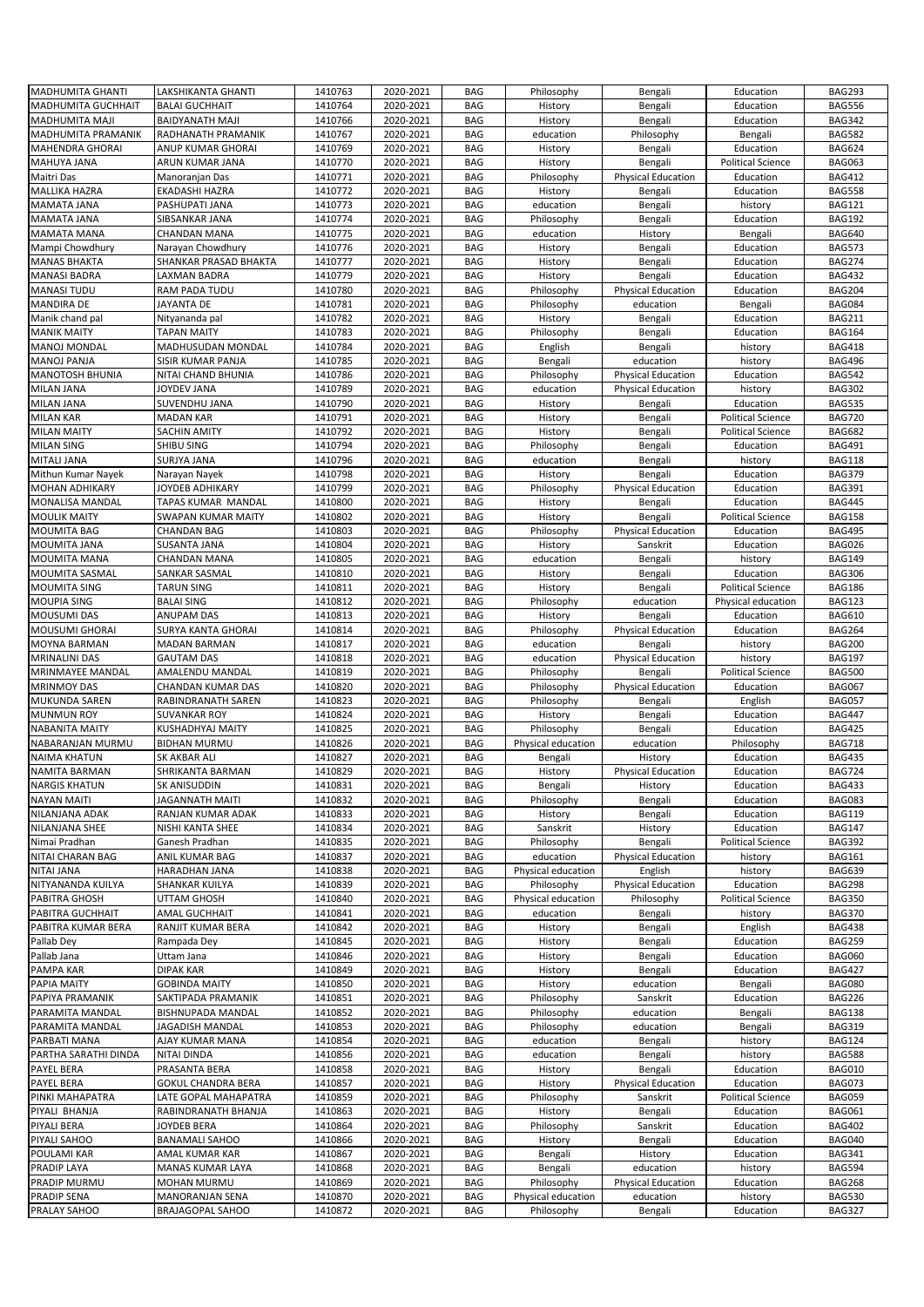| PRAMILA MALLIK                    | RABINDRANATH MALLIK                        | 1410873            | 2020-2021              | <b>BAG</b>               | Physical education | education                 | Philosophy               | <b>BAG292</b>                  |
|-----------------------------------|--------------------------------------------|--------------------|------------------------|--------------------------|--------------------|---------------------------|--------------------------|--------------------------------|
| PRASANNA MANDAL                   | PRADIP MANDAL                              | 1410876            | 2020-2021              | <b>BAG</b>               | Physical education | education                 | history                  | <b>BAG271</b>                  |
|                                   |                                            |                    |                        |                          |                    |                           |                          |                                |
| Prasanta Bera                     | Nishikanta Bera                            | 1410877            | 2020-2021              | <b>BAG</b>               | Philosophy         | Bengali                   | Education                | <b>BAG415</b>                  |
| PRASANTA MAITY                    | <b>SANKAR MAITY</b>                        | 1410879            | 2020-2021              | <b>BAG</b>               | Philosophy         | <b>Physical Education</b> | Education                | <b>BAG004</b>                  |
| PRASANTA SHIT                     | <b>GURUPADA SHIT</b>                       | 1410881            | 2020-2021              | <b>BAG</b>               | Political science  | Bengali                   | history                  | <b>BAG681</b>                  |
| PRASENJIT BERA                    | <b>SUBHAS CHANDRA BERA</b>                 | 1410882            | 2020-2021              | <b>BAG</b>               | Political science  | Bengali                   | history                  | <b>BAG262</b>                  |
| PRATIVA BHANJA                    | <b>BIJAY KUMAR BHANJA</b>                  | 1410886            | 2020-2021              | <b>BAG</b>               | Philosophy         | education                 | Bengali                  | <b>BAG015</b>                  |
| PRAVAT BERA                       | <b>TANMAY BERA</b>                         | 1410887            | 2020-2021              | <b>BAG</b>               | Political science  | Bengali                   | history                  | <b>BAG021</b>                  |
| PREMCHAND MURMU                   | LAKSHMIKANTA MURMU                         | 1410888            | 2020-2021              | <b>BAG</b>               | History            | Bengali                   | Education                | <b>BAG601</b>                  |
|                                   |                                            |                    |                        |                          |                    |                           |                          |                                |
| PRITILATA MAITY                   | <b>ADITYA MAITY</b>                        | 1410889            | 2020-2021              | <b>BAG</b>               | Sanskrit           | History                   | Education                | <b>BAG135</b>                  |
| PRIYA MAITY                       | SAKTI PADA MAITY                           | 1410890            | 2020-2021              | <b>BAG</b>               | History            | Bengali                   | English                  | <b>BAG014</b>                  |
| PRIYANKA GOSWAMI                  | SUKUMAR GOSWAMI                            | 1410894            | 2020-2021              | <b>BAG</b>               | Philosophy         | Bengali                   | Education                | <b>BAG153</b>                  |
| PRIYANKA MANA                     | <b>NARENDRA MANA</b>                       | 1410897            | 2020-2021              | <b>BAG</b>               | education          | History                   | Bengali                  | <b>BAG607</b>                  |
| PRIYANKA PRAMANIK                 | <b>SUKUMAR PRAMANK</b>                     | 1410898            | 2020-2021              | <b>BAG</b>               | education          | Bengali                   | history                  | <b>BAG483</b>                  |
| <b>PUJA MAITI</b>                 | <b>DEBANGSU MAITI</b>                      | 1410900            | 2020-2021              | <b>BAG</b>               | History            | Bengali                   | Education                | <b>BAG653</b>                  |
|                                   |                                            |                    |                        |                          |                    |                           |                          |                                |
| PULAK JANA                        | HIRALAL JANA                               | 1410904            | 2020-2021              | <b>BAG</b>               | Political science  | Bengali                   | history                  | <b>BAG449</b>                  |
| PURNIMA BHANJA                    | <b>SWAPAN BHANJA</b>                       | 1410907            | 2020-2021              | <b>BAG</b>               | Philosophy         | Bengali                   | Education                | <b>BAG043</b>                  |
| PURNIMA KUILYA                    | SANJAY KUILYA                              | 1410908            | 2020-2021              | <b>BAG</b>               | Bengali            | education                 | history                  | <b>BAG136</b>                  |
| PURNIMA MURMU                     | <b>BABULAL MURMU</b>                       | 1410909            | 2020-2021              | <b>BAG</b>               | History            | <b>Physical Education</b> | Education                | <b>BAG543</b>                  |
| PURNIMA SAREN                     | SUNIL SAREN                                | 1410910            | 2020-2021              | <b>BAG</b>               | History            | Santali                   | Education                | <b>BAG357</b>                  |
| PUSPENDU BHUNIA                   | PRATAP BHUNIA                              | 1410911            | 2020-2021              | <b>BAG</b>               | Philosophy         | <b>Physical Education</b> | Education                | <b>BAG348</b>                  |
|                                   |                                            |                    |                        |                          |                    |                           |                          |                                |
| <b>PUTUL HAIT</b>                 | NARAYAN CHANDRA HAIT                       | 1410913            | 2020-2021              | <b>BAG</b>               | History            | <b>Physical Education</b> | Education                | <b>BAG251</b>                  |
| RABINDRA BAG                      | <b>NIKHIL BAG</b>                          | 1410914            | 2020-2021              | <b>BAG</b>               | History            | Sanskrit                  | Education                | <b>BAG360</b>                  |
| RAGHU NATH KAR                    | <b>BALARAM KAR</b>                         | 1410916            | 2020-2021              | <b>BAG</b>               | History            | Bengali                   | <b>Political Science</b> | <b>BAG668</b>                  |
| Raghunath Das                     | Late Nimai Chand Das                       | 1410917            | 2020-2021              | <b>BAG</b>               | History            | Bengali                   | Education                | <b>BAG070</b>                  |
| RAGHUNATH MANDI                   | SHYAMAPADA MANDI                           | 1410918            | 2020-2021              | <b>BAG</b>               | education          | <b>Physical Education</b> | history                  | <b>BAG579</b>                  |
| RAGHUNATH PATRA                   | LAKSHAN PATRA                              | 1410919            | 2020-2021              | <b>BAG</b>               | History            | Bengali                   | Education                | <b>BAG054</b>                  |
| <b>RAHUL BAG</b>                  |                                            |                    |                        |                          |                    |                           |                          |                                |
|                                   | NIMAI BAG                                  | 1410920            | 2020-2021              | <b>BAG</b>               | History            | Bengali                   | English                  | <b>BAG544</b>                  |
| RAHUL HAZRA                       | SHIBNATH HAZRA                             | 1410921            | 2020-2021              | <b>BAG</b>               | Philosophy         | <b>Physical Education</b> | Education                | <b>BAG253</b>                  |
| RAJA SENAPATI                     | ANUP KUMAR SENAPATI                        | 1410923            | 2020-2021              | <b>BAG</b>               | Philosophy         | Bengali                   | Education                | <b>BAG505</b>                  |
| RAJASHREE KAMILYA                 | <b>GANGADHAR KAMILYA</b>                   | 1410925            | 2020-2021              | <b>BAG</b>               | Sanskrit           | History                   | Education                | <b>BAG012</b>                  |
| RAJASHRI PRAMANIK                 | SASANKA PRAMANIK                           | 1410926            | 2020-2021              | <b>BAG</b>               | Philosophy         | <b>Physical Education</b> | Education                | <b>BAG196</b>                  |
| RAJIB MANDI                       | <b>SUBODH MANDI</b>                        | 1410927            | 2020-2021              | <b>BAG</b>               | Philosophy         | Bengali                   | Education                | <b>BAG486</b>                  |
| RAJU SAMANTA                      | <b>GOUTAM SAMANTA</b>                      | 1410928            | 2020-2021              | <b>BAG</b>               | History            | Bengali                   | Education                | <b>BAG404</b>                  |
|                                   |                                            |                    |                        |                          |                    |                           |                          |                                |
| <b>RAKESH BERA</b>                | <b>RANJAN BERA</b>                         | 1410929            | 2020-2021              | <b>BAG</b>               | Philosophy         | Bengali                   | Education                | <b>BAG506</b>                  |
| <b>RAKHI RANI DEY</b>             | <b>RAGHUNATH DEY</b>                       | 1410930            | 2020-2021              | <b>BAG</b>               | Philosophy         | Bengali                   | Education                | <b>BAG092</b>                  |
| <b>RAM BHAKTA</b>                 | <b>TAPAN BHAKTA</b>                        | 1410931            | 2020-2021              | <b>BAG</b>               | Philosophy         | <b>Physical Education</b> | Education                | <b>BAG176</b>                  |
| RAMANANDA HAIT                    | <b>SUDARSON HAIT</b>                       | 1410932            | 2020-2021              | <b>BAG</b>               | Physical education | English                   | history                  | <b>BAG637</b>                  |
| <b>RATAN DAS</b>                  | <b>SWAPAN DAS</b>                          | 1410934            | 2020-2021              | <b>BAG</b>               | History            | Bengali                   | Education                | <b>BAG662</b>                  |
| <b>RINA SING</b>                  | ARABINDA SING                              | 1410937            | 2020-2021              | <b>BAG</b>               | History            | Bengali                   | Education                | <b>BAG201</b>                  |
|                                   |                                            |                    |                        |                          |                    |                           |                          |                                |
|                                   |                                            |                    |                        |                          |                    |                           |                          |                                |
| RINKU MANNA                       | <b>BIJAY MANNA</b>                         | 1410938            | 2020-2021              | <b>BAG</b>               | History            | Sanskrit                  | Education                | <b>BAG024</b>                  |
| RITA MANDAL                       | CHANDU MANDAL                              | 1410940            | 2020-2021              | <b>BAG</b>               | Bengali            | education                 | Philosophy               | <b>BAG439</b>                  |
| RIYA RANA                         | SHIBA PRASAD RANA                          | 1410944            | 2020-2021              | <b>BAG</b>               | Bengali            | History                   | Education                | <b>BAG440</b>                  |
| ROHAN MAJI                        | <b>TARAPADA MAJI</b>                       | 1410945            | 2020-2021              | <b>BAG</b>               | Philosophy         | Bengali                   | Education                | <b>BAG139</b>                  |
| <b>RONA MAITY</b>                 | RABINDRANATH MAITY                         | 1410946            | 2020-2021              | <b>BAG</b>               |                    | Sanskrit                  | Education                | <b>BAG510</b>                  |
|                                   |                                            |                    |                        |                          | Philosophy         |                           |                          |                                |
| <b>RUPAM PAL</b>                  | KRISHNAPADA PAL                            | 1410949            | 2020-2021              | <b>BAG</b>               | Bengali            | education                 | Philosophy               | <b>BAG241</b>                  |
| RUPAM SARDAR                      | NIRMAL SARDAR                              | 1410950            | 2020-2021              | BAG                      | Philosophy         | Bengali                   | Education                | <b>BAG307</b>                  |
| SABANA KHATUN                     | SK MAINUDDIN                               | 1410951            | 2020-2021              | <b>BAG</b>               | History            | Bengali                   | Education                | <b>BAG616</b>                  |
| <b>SAGAR GHORAI</b>               | <b>ASHWIN GHORAI</b>                       | 1410953            | 2020-2021              | <b>BAG</b>               | Bengali            | political science         | history                  | <b>BAG672</b>                  |
| Saheb Jana                        | Badal Jana                                 | 1410955            | 2020-2021              | BAG                      | education          | <b>Physical Education</b> | history                  | <b>BAG501</b>                  |
| SAHELI MAITY                      | <b>SUBHASIS MAITY</b>                      | 1410956            | 2020-2021              | <b>BAG</b>               | education          | <b>Physical Education</b> | history                  | <b>BAG328</b>                  |
|                                   |                                            |                    |                        |                          | Philosophy         |                           |                          |                                |
| SAHELI MAITY                      | SRINIBAS MAITY                             | 1410957            | 2020-2021              | <b>BAG</b>               |                    | Bengali                   | Education                | <b>BAG583</b>                  |
| SAIKAT BHUNIA                     | SAGAR BHUNIA                               | 1410958            | 2020-2021              | <b>BAG</b>               | Philosophy         | <b>Physical Education</b> | English                  | <b>BAG227</b>                  |
| SAIKAT BHUNIA                     | RAM CHARAN BHUNIA                          | 1410959            | 2020-2021              | <b>BAG</b>               | Philosophy         | <b>Physical Education</b> | English                  | <b>BAG635</b>                  |
| SAJAL DEBNATH                     | SURAPATI DEBNATH                           | 1410960            | 2020-2021              | <b>BAG</b>               | education          | Bengali                   | history                  | <b>BAG553</b>                  |
| SAJAL MAITY                       | LAKSHMAN MAITY                             | 1410961            | 2020-2021              | <b>BAG</b>               | History            | Bengali                   | Education                | <b>BAG561</b>                  |
| <b>SAKIR MALLIK</b>               | MOKSED MALLIK                              | 1410962            | 2020-2021              | <b>BAG</b>               | History            | Bengali                   | <b>Political Science</b> | <b>BAG716</b>                  |
| SAKUNTALA PATRA                   | <b>GOUTAM PATRA</b>                        | 1410963            | 2020-2021              | <b>BAG</b>               | Physical education | History                   | Education                | <b>BAG127</b>                  |
| SALKU MURMU                       | LATE SANKAR MURMU                          | 1410964            | 2020-2021              | <b>BAG</b>               | santali            | education                 | history                  | <b>BAG315</b>                  |
|                                   |                                            |                    |                        |                          |                    |                           |                          |                                |
| SAMAPTI BHUNIA                    | <b>SAMIR BHUNIA</b>                        | 1410965            | 2020-2021              | <b>BAG</b>               | Philosophy         | Bengali                   | Education                | <b>BAG049</b>                  |
| SAMPA NAYEK                       | SAKTI PADA NAYEK                           | 1410966            | 2020-2021              | <b>BAG</b>               | History            | Sanskrit                  | Education                | <b>BAG116</b>                  |
| SAMPA RANI BHAKTA                 | PRASAD BHAKTA                              | 1410967            | 2020-2021              | <b>BAG</b>               | education          | Bengali                   | history                  | <b>BAG209</b>                  |
| SANAJIT GHORAI                    | RAMPADA GHORAI                             | 1410969            | 2020-2021              | <b>BAG</b>               | Bengali            | education                 | Philosophy               | <b>BAG320</b>                  |
| SANAJIT MANNA                     | SRIKANTA MANNA                             | 1410970            | 2020-2021              | <b>BAG</b>               | History            | Bengali                   | <b>Political Science</b> | <b>BAG634</b>                  |
| SANAJIT MONDAL                    | UTTAM MONDAL                               | 1410971            | 2020-2021              | <b>BAG</b>               | education          | <b>Physical Education</b> | history                  | <b>BAG064</b>                  |
|                                   |                                            |                    |                        |                          |                    |                           |                          |                                |
| SANAJIT PATRA                     | ANUP KUMAR PATRA                           | 1410972            | 2020-2021              | <b>BAG</b>               | History            | Bengali                   | Education                | <b>BAG489</b>                  |
| SANAT MURMU                       | MOJOR MURMU                                | 1410973            | 2020-2021              | BAG                      | History            | Bengali                   | Education                | <b>BAG563</b>                  |
| SANCHITA PATTANAYAK               | MANAS KUMAR PATTANAYAK                     | 1410974            | 2020-2021              | <b>BAG</b>               | Philosophy         | Sanskrit                  | Education                | <b>BAG443</b>                  |
| SANDHYA GUCHHAIT                  | SUBAL GUCHHAIT                             | 1410975            | 2020-2021              | <b>BAG</b>               | History            | Bengali                   | Education                | <b>BAG721</b>                  |
| SANDIP HUI                        | <b>ASHOK HUI</b>                           | 1410976            | 2020-2021              | <b>BAG</b>               | History            | Bengali                   | <b>Political Science</b> | <b>BAG669</b>                  |
| SANDIP KUMAR BOYAL                | KRISHNA PRASAD BOYAL                       | 1410977            | 2020-2021              | <b>BAG</b>               | Physical education | History                   | Education                | <b>BAG001</b>                  |
|                                   |                                            |                    |                        |                          |                    |                           |                          |                                |
| SANGITA DAS                       | SACHINDRANATH DAS                          | 1410978            | 2020-2021              | <b>BAG</b>               | education          | Bengali                   | history                  | <b>BAG144</b>                  |
| SANGITA DAS                       | NIMAI DAS                                  | 1410979            | 2020-2021              | <b>BAG</b>               | education          | Philosophy                | Bengali                  | <b>BAG058</b>                  |
| SANGITA MAITY                     | CHANDAN KUMAR MAITY                        | 1410980            | 2020-2021              | <b>BAG</b>               | Philosophy         | education                 | Bengali                  | <b>BAG081</b>                  |
| SANGITA SAHOO                     | PRASANTA SAHOO                             | 1410982            | 2020-2021              | <b>BAG</b>               | education          | Bengali                   | history                  | <b>BAG218</b>                  |
| SANGITA SAMANTA                   | JAYDEB SAMANTA                             | 1410983            | 2020-2021              | <b>BAG</b>               | Philosophy         | Bengali                   | Education                | <b>BAG726</b>                  |
| SANJAY BARAI                      | JOYDEB BARAI                               | 1410984            | 2020-2021              | <b>BAG</b>               | History            | Bengali                   | Education                | <b>BAG027</b>                  |
|                                   |                                            |                    |                        |                          |                    |                           |                          |                                |
| <b>SANJAY MONDAL</b>              | GOBINDA PRASAD MONDAL                      | 1410986            | 2020-2021              | <b>BAG</b>               | History            | Bengali                   | Education                | <b>BAG330</b>                  |
| <b>SANJOY BERA</b><br>SANJOY JANA | <b>BISWANATH BERA</b><br><b>GOPAL JANA</b> | 1410988<br>1410990 | 2020-2021<br>2020-2021 | <b>BAG</b><br><b>BAG</b> | History<br>History | Bengali<br>Bengali        | Education<br>Education   | <b>BAG203</b><br><b>BAG566</b> |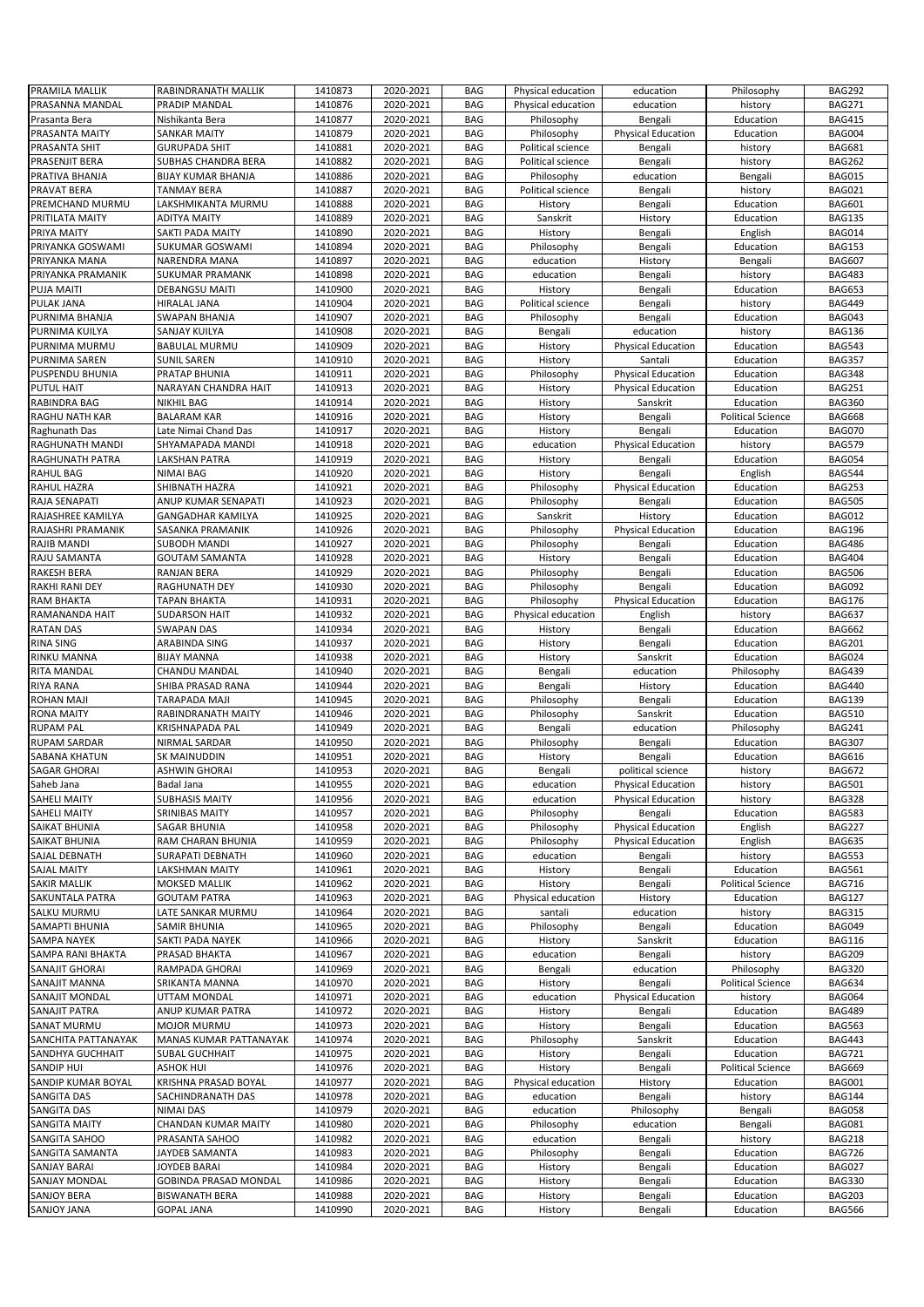|                                          | <b>SWAPAN JANA</b>        | 1410991 | 2020-2021              | <b>BAG</b> | History               | Bengali                   | Education                | <b>BAG580</b>                  |
|------------------------------------------|---------------------------|---------|------------------------|------------|-----------------------|---------------------------|--------------------------|--------------------------------|
| <b>SANJOY JANA</b><br><b>SANJOY ROUL</b> | SRIMANTA ROUL             | 1410993 | 2020-2021              | <b>BAG</b> | History               | Bengali                   | Education                | <b>BAG317</b>                  |
| <b>SANKAR SAMANTA</b>                    | PARAMESWAR SAMANTA        | 1410995 | 2020-2021              | <b>BAG</b> | Physical education    | education                 | history                  | <b>BAG527</b>                  |
| <b>SANOJIT MAITY</b>                     | <b>SWAPAN MAITY</b>       | 1410996 | 2020-2021              | <b>BAG</b> | History               | Bengali                   | Education                | <b>BAG198</b>                  |
| SANTANU ACHARYYA                         | SHIBAPRASAD ACHARYYA      | 1410997 | 2020-2021              | <b>BAG</b> | education             | <b>Physical Education</b> | history                  | <b>BAG722</b>                  |
| <b>SANTANU BERA</b>                      | SANKAR BERA               | 1410998 | 2020-2021              | <b>BAG</b> | education             | Bengali                   | history                  | <b>BAG068</b>                  |
| Santanu Bera                             | Rabindranath Bera         | 1410999 | 2020-2021              | <b>BAG</b> | History               | Bengali                   | Education                | <b>BAG031</b>                  |
| <b>SANTANU BHIM</b>                      | <b>SUJAY BHIM</b>         | 1411000 | 2020-2021              | <b>BAG</b> |                       | <b>Physical Education</b> |                          | <b>BAG034</b>                  |
|                                          |                           |         |                        |            | Philosophy            |                           | English                  |                                |
| SANTANU JANA                             | SHYAMAL JANA              | 1411002 | 2020-2021              | <b>BAG</b> | education             | <b>Physical Education</b> | history                  | <b>BAG250</b>                  |
| SANTANU MALAKAR                          | SURJYA KANTA MALAKAR      | 1411003 | 2020-2021              | <b>BAG</b> | Philosophy            | Bengali                   | <b>Political Science</b> | <b>BAG694</b>                  |
| SANTANU MANA                             | ASHOK MANA                | 1411004 | 2020-2021              | <b>BAG</b> | History               | Bengali                   | Education                | <b>BAG111</b>                  |
| SANTANU PAUL                             | LABAKANTA PAUL            | 1411005 | 2020-2021              | <b>BAG</b> | education             | Bengali                   | history                  | <b>BAG036</b>                  |
| SANTU ROUL                               | PARTAP ROUL               | 1411006 | 2020-2021              | <b>BAG</b> | History               | Bengali                   | English                  | <b>BAG656</b>                  |
| SARASWATI MURMU                          | <b>GURAI MURMU</b>        | 1411010 | 2020-2021              | <b>BAG</b> | Philosophy            | Bengali                   | Education                | <b>BAG502</b>                  |
| SARASWATI SAMANTA                        | AMAL KUMAR SAMANTA        | 1411011 | 2020-2021              | <b>BAG</b> | Bengali               | education                 | history                  | <b>BAG272</b>                  |
| <b>SARINA PARVIN</b>                     | SK AKTHER ALI             | 1411012 | 2020-2021              | BAG        | education             | Philosophy                | Physical education       | <b>BAG478</b>                  |
| SARMILA SING                             | SHAMBHU SING              | 1411013 | 2020-2021              | <b>BAG</b> | Philosophy            | Bengali                   | Education                | <b>BAG156</b>                  |
| <b>SASANKA MAITY</b>                     | <b>NAKUL MAITY</b>        | 1411014 | 2020-2021              | <b>BAG</b> | History               | Bengali                   | Education                | <b>BAG665</b>                  |
| SATABDI BHUNIA                           | DHIRENDRANATH BHUNIA      | 1411015 | 2020-2021              | <b>BAG</b> | Philosophy            | education                 | Bengali                  | <b>BAG052</b>                  |
| SATHI BHUNIA                             | RANJIT BHUNIA             | 1411016 | 2020-2021              | <b>BAG</b> | History               | Bengali                   | Education                | <b>BAG725</b>                  |
| <b>SATHI SEN</b>                         | <b>TAPAN SEN</b>          | 1411018 | 2020-2021              | <b>BAG</b> | Philosophy            | <b>Physical Education</b> | Education                | <b>BAG056</b>                  |
| SAYANIKA DAS                             | <b>ASIM DAS</b>           | 1411020 | 2020-2021              | <b>BAG</b> | education             | <b>Physical Education</b> | history                  | <b>BAG041</b>                  |
| SAYANTAN JANA                            | GOBINDA PRASAD JANA       | 1411022 | 2020-2021              | <b>BAG</b> | education             | <b>Physical Education</b> | history                  | <b>BAG514</b>                  |
| SEFALI MURMU                             | `MATAL MURMU              | 1411023 | 2020-2021              | <b>BAG</b> | education             | Bengali                   | history                  | <b>BAG614</b>                  |
| SHAMPA JANA                              | DHANANJOY JANA            | 1411024 | 2020-2021              | <b>BAG</b> | Philosophy            | Bengali                   | Education                | <b>BAG648</b>                  |
| <b>SHAMPA KAR</b>                        | <b>SANATAN KAR</b>        | 1411025 | 2020-2021              | <b>BAG</b> | Physical education    | History                   | <b>Political Science</b> | <b>BAG045</b>                  |
| <b>SHAMPA PALOI</b>                      | <b>CHANDAN PALOI</b>      | 1411026 | 2020-2021              | <b>BAG</b> | Bengali               | education                 | history                  | <b>BAG013</b>                  |
| <b>SHAONI MANDAL</b>                     | PANCHANAN MANDAL          | 1411029 | 2020-2021              | <b>BAG</b> | education             | Bengali                   | Philosophy               | <b>BAG102</b>                  |
| SHIBU JANA                               | SANATAN JANA              | 1411030 | 2020-2021              | <b>BAG</b> | History               | Bengali                   | Education                | <b>BAG239</b>                  |
| <b>SHRABANI GUCHHAIT</b>                 | LATE DHIRENDRA NATH GUCHH | 1411032 | 2020-2021              | <b>BAG</b> | Philosophy            | <b>Physical Education</b> | Education                | <b>BAG109</b>                  |
| SHRABANI KHELARI                         | <b>BIKRAM KHELARI</b>     | 1411033 | 2020-2021              | <b>BAG</b> | Bengali               | History                   | Education                | <b>BAG380</b>                  |
| <b>SHRABANI MAITY</b>                    | <b>BASUDEB MAITY</b>      | 1411034 | 2020-2021              | <b>BAG</b> | education             | Bengali                   | history                  | <b>BAG281</b>                  |
| SHRABANI MONDAL                          | SANTOSH MONDAL            | 1011035 | 2020-2021              | <b>BAG</b> | History               | Bengali                   | Education                | <b>BAG028</b>                  |
| SHREYA DE                                | TARAPADA DE               | 1411036 | 2020-2021              | <b>BAG</b> | Bengali               | History                   | Education                | <b>BAG369</b>                  |
| SHRIMANTA MAIKAP                         | DIPAK MAIKAP              | 1411037 | 2020-2021              | <b>BAG</b> | History               | Bengali                   | Education                | <b>BAG688</b>                  |
| SHUVAM NATH                              | <b>GANGADHAR NATH</b>     | 1411039 | 2020-2021              | <b>BAG</b> | History               | Bengali                   | <b>Political Science</b> | <b>BAG638</b>                  |
| SHYAMAL JANA                             | PRASANNA JANA             | 1411041 | 2020-2021              | <b>BAG</b> | education             | Bengali                   | history                  | <b>BAG220</b>                  |
| SIKHA BERA                               | <b>GOURHARI BERA</b>      | 1411044 | 2020-2021              | <b>BAG</b> | Philosophy            | Bengali                   | Education                | <b>BAG285</b>                  |
| SIKHA JANA                               | HAREKRISHNA JANA          | 1411045 | 2020-2021              | <b>BAG</b> | education             | Bengali                   | history                  | <b>BAG396</b>                  |
| SK MUSTAKIN ALI                          | SK AJAJUL RAHAMAN         | 1411048 | 2020-2021              | <b>BAG</b> | History               | Bengali                   | Education                | <b>BAG675</b>                  |
| SK NAJAMUL HAQUE                         | SK MAHAMUDAL HAQUE        | 1411049 | 2020-2021              | <b>BAG</b> | History               | Bengali                   | Education                | <b>BAG664</b>                  |
| <b>SK SAKIR AKTAR</b>                    | SA IDRISH MAHAMMAD        |         |                        |            |                       |                           |                          |                                |
|                                          |                           |         |                        |            |                       |                           |                          |                                |
|                                          |                           | 1411050 | 2020-2021              | <b>BAG</b> | History               | Bengali                   | Education                | <b>BAG663</b>                  |
| <b>SOMA BIJULI</b>                       | KAMAL BIJULI              | 1411052 | 2020-2021              | <b>BAG</b> | education             | History                   | Bengali                  | <b>BAG224</b>                  |
| <b>SOMA RANI GANTAIT</b>                 | NARAYAN GANTAIT           | 1411053 | 2020-2021              | <b>BAG</b> | Bengali               | education                 | history                  | <b>BAG151</b>                  |
| SOMASHREE SAMANTA                        | MADHUSUDAN SAMANTA        | 1411055 | 2020-2021              | BAG        | Philosophy            | Sanskrit                  | English                  | <b>BAG619</b>                  |
| SOMASHRI DAS                             | LT NARAYAN CHANDRA DAS    | 1411056 | 2020-2021              | <b>BAG</b> | History               | Bengali                   | Education                | <b>BAG143</b>                  |
| SOMNATH DAS                              | <b>TARUN KUMAR DAS</b>    | 1411057 | 2020-2021              | <b>BAG</b> | History               | Bengali                   | Education                | <b>BAG623</b>                  |
| SOMNATh HEMRAM                           | BUDHURAM HEMRAM           | 1411059 | 2020-2021              | <b>BAG</b> | Physical education    | History                   | Education                | <b>BAG258</b>                  |
| <b>SONALI CHINI</b>                      | <b>AMAL CHINI</b>         | 1411061 | 2020-2021              | <b>BAG</b> | History               | Bengali                   | Education                | <b>BAG180</b>                  |
| <b>SOUMEN BANKURA</b>                    | KANAI CHARAN BANKURA      | 1411068 | 2020-2021              | <b>BAG</b> | Philosophy            | Bengali                   | Education                | <b>BAG018</b>                  |
| Soumen Mandal                            | Sukhdeb Mandal            | 1411070 | 2020-2021              | BAG        | History               | Bengali                   | Education                | <b>BAG048</b>                  |
| Soumen Mandal                            | RABINDRANATH MANDAL       | 1411071 | 2020-2021              | <b>BAG</b> | Philosophy            | Bengali                   | Education                | <b>BAG587</b>                  |
| <b>SOUMEN PAKHIRA</b>                    | LAKSHMIKANTA PAKHIRA      | 1411072 | 2020-2021              | <b>BAG</b> | History               | Bengali                   | English                  | <b>BAG586</b>                  |
| <b>SOUMEN PARIA</b>                      | BENU CHARAN PARIA         | 1411073 | 2020-2021              | <b>BAG</b> | History               | <b>Physical Education</b> | <b>Political Science</b> | <b>BAG608</b>                  |
| <b>SOUMEN PRAMANIK</b>                   | SHYAMAL PRAMANIK          | 1411074 | 2020-2021              | BAG        | education             | Bengali                   | history                  | <b>BAG650</b>                  |
| SOUMILI MAITI                            | <b>BIJOYKRISHNA MAITI</b> | 1411075 | 2020-2021              | <b>BAG</b> | History               | Sanskrit                  | English                  | <b>BAG284</b>                  |
| <b>SOURAV ADHIKARY</b>                   | NABA KUMAR ADHIKARY       | 1411078 | 2020-2021              | BAG        | History               | Bengali                   | Education                | <b>BAG646</b>                  |
| Sourav Ghorai                            | Nimai Ghorai              | 1411080 | 2020-2021              | <b>BAG</b> | Bengali               | political science         | history                  | <b>BAG645</b>                  |
| SOURAV JANA                              | <b>ANIL JANA</b>          | 1411082 | 2020-2021              | BAG        | History               | <b>Physical Education</b> | Education                | <b>BAG235</b>                  |
| SOURAV JANA                              | SUBHENDU JANA             | 1411081 | 2020-2021              | BAG        | Bengali               | History                   | Education                | <b>BAG277</b>                  |
| <b>SOURAV MAITY</b>                      | <b>BIKASH MAITY</b>       | 1411084 | 2020-2021              | BAG        | Philosophy            | Sanskrit                  | Education                | <b>BAG356</b>                  |
| SOURAV MAJI                              | SHIBAPRASAD MAJI          | 1411085 | 2020-2021              | BAG        | History               | Bengali                   | Education                | <b>BAG242</b>                  |
| SOURAV SASMAL                            | KANAI SASMAL              | 1411086 | 2020-2021              | <b>BAG</b> | History               | Bengali                   | Education                | <b>BAG316</b>                  |
| SOUVIK DAS                               | <b>ALAKESH DAS</b>        | 1411087 | 2020-2021              | BAG        | History               | Bengali                   | <b>Political Science</b> | <b>BAG633</b>                  |
| SOUVIK MUKHOPADHYAY                      | SWARUP MUKHOPADHYAY       | 1411088 | 2020-2021              | <b>BAG</b> | education             | Sanskrit                  | history                  | <b>BAG311</b>                  |
| <b>SUBHADIP DEY</b>                      | RATAN CHANDRA DEY         | 1411092 | 2020-2021              | <b>BAG</b> | education             | <b>Physical Education</b> | history                  | <b>BAG283</b>                  |
| <b>SUBHADIP MAITY</b>                    | JOYGOPAL MAITY            | 1411093 | 2020-2021              | <b>BAG</b> | Philosophy            | Bengali                   | Education                | <b>BAG509</b>                  |
| <b>SUBHAJIT BERA</b>                     | AJIT KUMAR BERA           | 1411095 | 2020-2021              | <b>BAG</b> | Philosophy            | Bengali                   | Education                | <b>BAG038</b>                  |
| <b>SUBHAJIT MAHAPATRA</b>                | GHANASHYAM MAHAPATRA      | 1411096 | 2020-2021              | <b>BAG</b> | History               | Bengali                   | Education                | <b>BAG468</b>                  |
| <b>SUBHAJIT NAYAK</b>                    | JITENDRANATH NAYAK        | 1411098 | 2020-2021              | <b>BAG</b> | Philosophy            | <b>Physical Education</b> | Education                | <b>BAG130</b>                  |
| <b>SUBHAJIT SAMANTA</b>                  | AMIYA SAMANTA             | 1411099 | 2020-2021              | <b>BAG</b> | History               | Bengali                   | Education                | <b>BAG190</b>                  |
| <b>SUBHAJIT SASMAL</b>                   | <b>BARUN SASMAL</b>       | 1411100 | 2020-2021              | <b>BAG</b> | Philosophy            | <b>Physical Education</b> | English                  | <b>BAG231</b>                  |
| <b>SUBHAJIT SING</b>                     | <b>BISWANATH SING</b>     | 1411101 | 2020-2021              | <b>BAG</b> | History               | Bengali                   | English                  | <b>BAG549</b>                  |
| SUBHANKAR BERA                           | LET SHYAMAL BERA          | 1411107 | 2020-2021              | <b>BAG</b> | education             | <b>Physical Education</b> | history                  | <b>BAG408</b>                  |
| SUBHANKAR BERA                           | JHARESWAR BERA            | 1411105 | 2020-2021              | <b>BAG</b> | History               | Bengali                   | Education                | <b>BAG618</b>                  |
| SUBHANKAR BERA                           | MANAS KUMAR BERA          | 1411106 | 2020-2021              | BAG        | Philosophy            | <b>Physical Education</b> | Education                | <b>BAG388</b>                  |
| SUBHANKAR CHOWDHURY                      | SOUMEN CHOWDHURY          | 1411108 | 2020-2021              | <b>BAG</b> | Philosophy            | Bengali                   | English                  | <b>BAG470</b>                  |
| SUBHANKAR JANA                           | SUBHAS JANA               | 1411109 | 2020-2021              | <b>BAG</b> | History               | <b>Physical Education</b> | Education                | <b>BAG568</b>                  |
| Subhas Barman                            | Kalipada Barman           | 1411111 |                        | <b>BAG</b> |                       |                           |                          |                                |
| <b>SUBHAS DEY</b>                        | DEBENDRANATH DEY          | 1411112 | 2020-2021<br>2020-2021 | BAG        | Philosophy<br>History | Bengali<br>Bengali        | Education<br>Education   | <b>BAG605</b><br><b>BAG300</b> |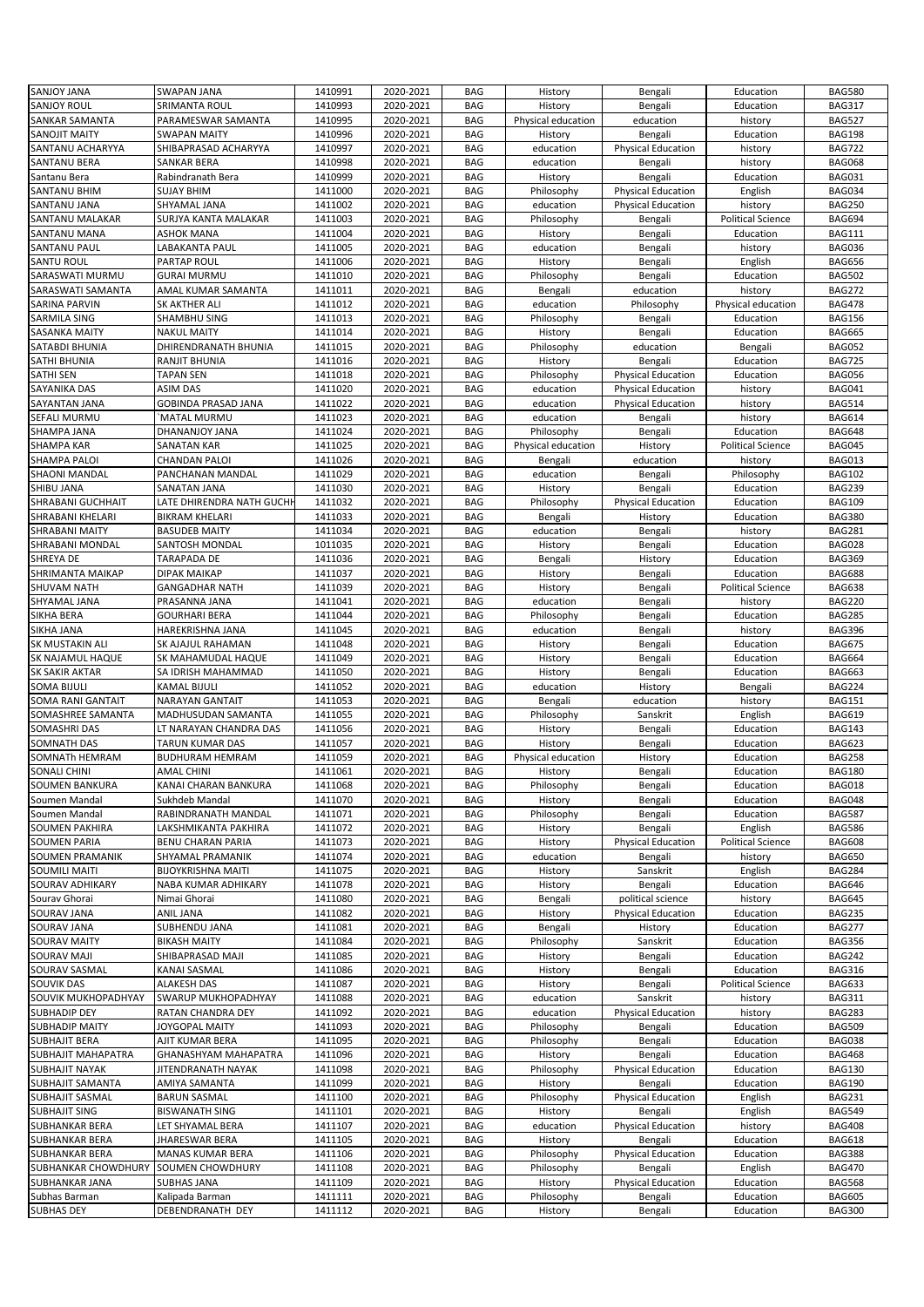| <b>SUBHAS KISKU</b>                           | <b>SUNIL KISKU</b>                            | 1411113            | 2020-2021              | <b>BAG</b>               | History                  | Bengali                   | English                  | <b>BAG548</b>           |
|-----------------------------------------------|-----------------------------------------------|--------------------|------------------------|--------------------------|--------------------------|---------------------------|--------------------------|-------------------------|
|                                               |                                               |                    | 2020-2021              |                          |                          |                           |                          |                         |
| SUBHASIS CHAKRABORTY                          | <b>BHRIGURAM CHAKRABORTY</b>                  | 1411114            |                        | <b>BAG</b>               | Philosophy               | Bengali                   | Education                | <b>BAG437</b>           |
| <b>SUBRATA BERA</b>                           | <b>SUSIM BERA</b>                             | 1411117            | 2020-2021              | <b>BAG</b>               | Philosophy               | <b>Physical Education</b> | Education                | <b>BAG237</b>           |
| SUBRATA MUNAN                                 | PRASANTA KUMAR MUNAN                          | 1411119            | 2020-2021              | <b>BAG</b>               | education                | Bengali                   | history                  | <b>BAG507</b>           |
| <b>SUBRATA SAHOO</b>                          | KALIPADA SAHOO                                | 1411121            | 2020-2021              | <b>BAG</b>               | Philosophy               | Bengali                   | Education                | <b>BAG344</b>           |
| Subrata Sasmal                                | Gopal Sasmal                                  | 1411122            | 2020-2021              | <b>BAG</b>               | History                  | Bengali                   | Education                | <b>BAG047</b>           |
| <b>SUCHARITA BERA</b>                         | <b>DILIP BERA</b>                             | 1411123            | 2020-2021              | <b>BAG</b>               | Philosophy               | <b>Physical Education</b> | Education                | <b>BAG301</b>           |
| <b>SUCHITRA DEY</b>                           | <b>ASISH DEY</b>                              | 1411124            |                        | <b>BAG</b>               |                          |                           | history                  | <b>BAG126</b>           |
|                                               |                                               |                    | 2020-2021              |                          | education                | <b>Physical Education</b> |                          |                         |
| <b>SUCHITRA RANI MAITY</b>                    | <b>KANAI MAITY</b>                            | 1411125            | 2020-2021              | <b>BAG</b>               | Physical education       | education                 | Philosophy               | <b>BAG520</b>           |
| SUDESHNA BERA                                 | SANKAR BERA                                   | 1411126            | 2020-2021              | <b>BAG</b>               | Physical education       | education                 | Philosophy               | <b>BAG289</b>           |
| SUDHANGSHU SINGHA                             | SANKAR SINGHA                                 | 1411128            | 2020-2021              | <b>BAG</b>               | education                | Bengali                   | history                  | <b>BAG413</b>           |
| <b>SUDIP KUILYA</b>                           | <b>BHOLANATH KUILYA</b>                       | 1411129            | 2020-2021              | <b>BAG</b>               | Physical education       | political science         | history                  | <b>BAG244</b>           |
| <b>SUDIPA DAS</b>                             | <b>ARUN DAS</b>                               |                    |                        |                          |                          |                           |                          | <b>BAG248</b>           |
|                                               |                                               | 1411131            | 2020-2021              | <b>BAG</b>               | History                  | <b>Physical Education</b> | Education                |                         |
| SUDIPTA MANNA                                 | LATE ASHIS MANNA                              | 1411133            | 2020-2021              | <b>BAG</b>               | History                  | <b>Physical Education</b> | Education                | <b>BAG516</b>           |
| SUKANTA RANAJIT                               | BIRENDRA NATH RANAJIT                         | 1411135            | 2020-2021              | <b>BAG</b>               | History                  | <b>Physical Education</b> | Education                | <b>BAG050</b>           |
| <b>SUKDEB JANA</b>                            | <b>BIJOY KRISHNA JANA</b>                     | 1411137            | 2020-2021              | <b>BAG</b>               | History                  | <b>Physical Education</b> | Education                | <b>BAG410</b>           |
| <b>SUKUMAR DAS</b>                            | Nimai das                                     | 1411140            | 2020-2021              | <b>BAG</b>               | education                | Bengali                   | Philosophy               | <b>BAG592</b>           |
|                                               |                                               |                    |                        |                          |                          |                           |                          |                         |
| SULEKHA SASMAL                                | shankar paul                                  | 1411141            | 2020-2021              | <b>BAG</b>               | History                  | Bengali                   | Education                | <b>BAG170</b>           |
| SULEKHA SASMAL                                | <b>BANESWAR SASMAL</b>                        | 1411142            | 2020-2021              | <b>BAG</b>               | Bengali                  | education                 | history                  | <b>BAG088</b>           |
| <b>SULEKHA SEN</b>                            | PRABHAT SEN                                   | 1411143            | 2020-2021              | <b>BAG</b>               | History                  | Bengali                   | Education                | <b>BAG337</b>           |
| <b>SUMAN BARMAN</b>                           | KHOKAN CHANDRA BARMAN                         | 1411144            | 2020-2021              | <b>BAG</b>               | Bengali                  | education                 | history                  | <b>BAG219</b>           |
| <b>SUMAN JANA</b>                             | <b>GOUTAM JANA</b>                            | 1411148            | 2020-2021              | <b>BAG</b>               | History                  | Bengali                   | Education                | <b>BAG562</b>           |
|                                               |                                               |                    |                        |                          |                          |                           |                          |                         |
| <b>SUMAN KUMAR SHIT</b>                       | <b>KANAILAL SHIT</b>                          | 1411150            | 2020-2021              | <b>BAG</b>               | education                | <b>Physical Education</b> | history                  | <b>BAG411</b>           |
| <b>SUMAN MAITI</b>                            | <b>MANORANJAN MAITI</b>                       | 1411151            | 2020-2021              | <b>BAG</b>               | Philosophy               | Bengali                   | <b>Political Science</b> | <b>BAG450</b>           |
| <b>SUMAN MAITY</b>                            | <b>SWAPAN MAITY</b>                           | 1411152            | 2020-2021              | <b>BAG</b>               | History                  | Bengali                   | Education                | <b>BAG238</b>           |
| <b>SUMAN MALLIK</b>                           | TAPAN KUMAR MALLIK                            | 1411154            | 2020-2021              | <b>BAG</b>               | History                  | Bengali                   | Education                | <b>BAG171</b>           |
| <b>SUMAN MANA</b>                             | <b>RANJIT MANA</b>                            | 1411155            | 2020-2021              | <b>BAG</b>               | Philosophy               | Sanskrit                  | Education                | <b>BAG245</b>           |
|                                               |                                               |                    |                        |                          |                          |                           |                          |                         |
| <b>SUMAN MANA</b>                             | SWAPAN KUMAR MANA                             | 1411156            | 2020-2021              | <b>BAG</b>               | Physical education       | political science         | history                  | <b>BAG206</b>           |
| <b>SUMAN PRAMANIK</b>                         | NISHIKANTA PRAMANIK                           | 1411158            | 2020-2021              | <b>BAG</b>               | History                  | Bengali                   | Education                | <b>BAG602</b>           |
| <b>SUMAN SING</b>                             | <b>MANOJ SING</b>                             | 1411159            | 2020-2021              | <b>BAG</b>               | Philosophy               | <b>Physical Education</b> | Education                | <b>BAG593</b>           |
| SUMANA CHAKRABORTY                            | RAMPADA CHAKRABORTY                           | 1411160            | 2020-2021              | <b>BAG</b>               | Bengali                  | History                   | Education                | <b>BAG140</b>           |
| <b>SUMANA DAS</b>                             |                                               |                    |                        |                          |                          |                           |                          |                         |
|                                               | <b>BIBHISAN DAS</b>                           | 1411161            | 2020-2021              | <b>BAG</b>               | Philosophy               | Bengali                   | Education                | <b>BAG087</b>           |
| <b>SUMIT BHIM</b>                             | <b>GOUR HARI BHIM</b>                         | 1411163            | 2020-2021              | <b>BAG</b>               | Philosophy               | Bengali                   | Education                | <b>BAG191</b>           |
| <b>SUMIT PARIA</b>                            | <b>GOPAL PARIA</b>                            | 1411164            | 2020-2021              | <b>BAG</b>               | History                  | Bengali                   | Education                | <b>BAG555</b>           |
| <b>SUMITRA DEY</b>                            | <b>SUBAL DEY</b>                              | 1411165            | 2020-2021              | <b>BAG</b>               | Physical education       | education                 | history                  | <b>BAG680</b>           |
| SUNDARI MONDAL                                | SIBSANKAR MONDAL                              | 1411167            | 2020-2021              | <b>BAG</b>               | History                  | Bengali                   | Education                | <b>BAG145</b>           |
|                                               |                                               |                    |                        |                          |                          |                           |                          |                         |
| SUNITA BHUNIA                                 | Pravat Bhunia                                 | 1411170            | 2020-2021              | <b>BAG</b>               | Bengali                  | education                 | history                  | <b>BAG442</b>           |
| SUNITA SAHOO                                  | RABINDRANATH SAHOO                            | 1411171            | 2020-2021              | <b>BAG</b>               | History                  | Bengali                   | Education                | <b>BAG512</b>           |
| <b>SUPARNA DAS</b>                            | <b>SUKUMAR DAS</b>                            | 1411173            | 2020-2021              | <b>BAG</b>               | History                  | education                 | Bengali                  | <b>BAG279</b>           |
| SUPRAVA BHUNIA                                | SUBAL CHANDRA BHUNIA                          | 1411177            | 2020-2021              | <b>BAG</b>               | History                  | Bengali                   | Education                | <b>BAG576</b>           |
|                                               |                                               |                    |                        |                          |                          |                           |                          |                         |
|                                               |                                               |                    |                        |                          |                          |                           |                          |                         |
| <b>SUPRAVA MAITY</b>                          | Niranjan Maity                                | 1411178            | 2020-2021              | <b>BAG</b>               | education                | Bengali                   | history                  | <b>BAG148</b>           |
| <b>SUPRIA DOLAI</b>                           | SHIBU DOLAI                                   | 1411179            | 2020-2021              | <b>BAG</b>               | History                  | Bengali                   | Education                | <b>BAG217</b>           |
| SUPRIYA RANI MAITY                            | KINKAR MAITY                                  | 1411183            | 2020-2021              | <b>BAG</b>               | education                | Bengali                   | Philosophy               | <b>BAG093</b>           |
| <b>SURAJIT BERA</b>                           | LALMOHAN BERA                                 | 1411184            | 2020-2021              | <b>BAG</b>               | education                | Bengali                   | Philosophy               | <b>BAG074</b>           |
|                                               |                                               |                    |                        |                          |                          |                           |                          |                         |
| <b>SURAJIT MAJI</b>                           | <b>SUBAL MAJI</b>                             | 1411188            | 2020-2021              | <b>BAG</b>               | History                  | Bengali                   | Education                | <b>BAG086</b>           |
| <b>SURAJIT MONDAL</b>                         | <b>SWAPAN MONDAL</b>                          | 1411189            | 2020-2021              | <b>BAG</b>               | Philosophy               | Bengali                   | Education                | <b>BAG526</b>           |
| SURAVI RANI ADAK                              | <b>SWAPAN ADAK</b>                            | 1411190            | 2020-2021              | <b>BAG</b>               | Philosophy               | Sanskrit                  | Education                | <b>BAG082</b>           |
| SURJYA KANTA MANA                             | LAKSHMIKANTA MANA                             | 1411191            | 2020-2021              | <b>BAG</b>               | education                | Bengali                   | Philosophy               | <b>BAG456</b>           |
| <b>SUSAMA GHORAI</b>                          | <b>NANDA GHORAI</b>                           | 1411193            | 2020-2021              | <b>BAG</b>               | Bengali                  | History                   | Education                | <b>BAG567</b>           |
|                                               |                                               |                    |                        |                          |                          |                           |                          |                         |
| <b>SUSANTA DAS</b>                            | <b>SANKAR DAS</b>                             | 1411194            | 2020-2021              | <b>BAG</b>               | Physical education       | education                 | history                  | <b>BAG069</b>           |
| <b>SUSANTA JANA</b>                           | DURGAPADA JANA                                | 1411195            | 2020-2021              | <b>BAG</b>               | History                  | Bengali                   | Education                | <b>BAG305</b>           |
| SUSANTA JASHU                                 | NIMAI JASHU                                   | 1411196            | 2020-2021              | <b>BAG</b>               | Bengali                  | education                 | history                  | <b>BAG383</b>           |
| <b>SUSANTA PATRA</b>                          | <b>SANTOS PATRA</b>                           | 1411197            | 2020-2021              | <b>BAG</b>               | Philosophy               | Bengali                   | Education                | <b>BAG282</b>           |
| SUSANTA SAMANTA                               | Nakul Samanta                                 | 1411198            | 2020-2021              | <b>BAG</b>               | Philosophy               | Bengali                   | Education                | <b>BAG488</b>           |
|                                               |                                               |                    |                        |                          |                          |                           |                          |                         |
| SUSMITA BHATTACHARYA                          | SIBSANKAR BHATTACHARYA                        | 1411199            | 2020-2021              | <b>BAG</b>               | Philosophy               | <b>Physical Education</b> | Education                | <b>BAG349</b>           |
| <b>SUSMITA DAS</b>                            | KASHINATH DAS                                 | 1411201            | 2020-2021              | <b>BAG</b>               | education                | Bengali                   | history                  | <b>BAG142</b>           |
| <b>SUSMITA MAITY</b>                          | <b>KARTIK MAITY</b>                           | 1411203            | 2020-2021              | <b>BAG</b>               | Philosophy               | education                 | Bengali                  | <b>BAG103</b>           |
| SUSMITA MANNA                                 | SRIKANTA MANNA                                | 1411204            | 2020-2021              | <b>BAG</b>               | History                  | Bengali                   | Education                | <b>BAG457</b>           |
| <b>SUSMITA MATYA</b>                          | NIMAI CHAND MATYA                             | 1411205            | 2020-2021              | <b>BAG</b>               | History                  | Bengali                   | <b>Political Science</b> | <b>BAG649</b>           |
|                                               |                                               |                    |                        |                          |                          |                           |                          |                         |
| SUSMITA MURMU                                 | RAMJIT MURMU                                  | 1411206            | 2020-2021              | <b>BAG</b>               | History                  | <b>Physical Education</b> | Education                | <b>BAG538</b>           |
| <b>SUSMITA PRADHAN</b>                        | <b>UMESH PRADHAN</b>                          | 1411208            | 2020-2021              | <b>BAG</b>               | Philosophy               | Bengali                   | Education                | <b>BAG401</b>           |
| SUSMITA PRAMANIK                              | <b>BISWAJIT PRAMANIK</b>                      | 1411209            | 2020-2021              | <b>BAG</b>               | History                  | Bengali                   | Education                | <b>BAG661</b>           |
| <b>SUVAJIT DE</b>                             | SIBSANKAR DE                                  | 1411214            | 2020-2021              | <b>BAG</b>               | History                  | Bengali                   | Education                | <b>BAG009</b>           |
| SUVANKAR KANDAR                               | NANDADULAL KANDAR                             | 1411215            | 2020-2021              | <b>BAG</b>               | education                |                           |                          | <b>BAG498</b>           |
|                                               |                                               |                    |                        |                          |                          | Bengali                   | Philosophy               |                         |
| <b>SUVANKAR SHEE</b>                          | NABAKUMAR SHEE                                | 1411216            | 2020-2021              | <b>BAG</b>               | Philosophy               | Bengali                   | Education                | <b>BAG029</b>           |
| SUVENDU DAS                                   | <b>BIMAL DAS</b>                              | 1411217            | 2020-2021              | BAG                      | History                  | Bengali                   | Education                | <b>BAG234</b>           |
| SUVENDU SANTRA                                | KRISHNAKANTA SANTRA                           | 1411218            | 2020-2021              | <b>BAG</b>               | Bengali                  | education                 | history                  | <b>BAG524</b>           |
| SWAPAN KUMAR SAMANTA SWARAJ SAMANTA           |                                               | 1411219            | 2020-2021              | <b>BAG</b>               | education                | <b>Physical Education</b> | history                  | BAG333                  |
|                                               |                                               |                    |                        | <b>BAG</b>               |                          |                           |                          | <b>BAG137</b>           |
| <b>SWAPNADEEP MAITY</b>                       | SHYAMA PADA MAITY                             | 1411220            | 2020-2021              |                          | History                  | Bengali                   | Education                |                         |
| <b>SWARNALI MAITY</b>                         | Shashanka Maiti                               | 1411221            | 2020-2021              | <b>BAG</b>               | History                  | Bengali                   | Education                | <b>BAG255</b>           |
| <b>SWARUP KHANRA</b>                          | RABINDRA NATH KHANRA                          | 1411222            | 2020-2021              | <b>BAG</b>               | Physical education       | education                 | Philosophy               | BAG393                  |
| <b>TANIMA BIBAR</b>                           | SUNIL KUMAR BIBAR                             | 1411223            | 2020-2021              | BAG                      | education                | <b>Physical Education</b> | history                  | <b>BAG354</b>           |
| <b>TANJIMA AKTARI</b>                         | SK AKBAR ALI                                  | 1411224            | 2020-2021              | <b>BAG</b>               | History                  | Bengali                   | Education                | <b>BAG246</b>           |
|                                               |                                               |                    |                        |                          |                          |                           |                          |                         |
| <b>TANMOY PAL</b>                             | <b>KRISHNA PAL</b>                            | 1411226            | 2020-2021              | <b>BAG</b>               | Philosophy               | Bengali                   | Education                | <b>BAG089</b>           |
| <b>TANMOY SAHOO</b>                           | Nitai Charan sahoo                            | 1411227            | 2020-2021              | <b>BAG</b>               | Philosophy               | <b>Physical Education</b> | Education                | <b>BAG599</b>           |
| <b>TANUSHREE BERA</b>                         | HARIPADA BERA                                 | 1411228            | 2020-2021              | <b>BAG</b>               | Philosophy               | <b>Physical Education</b> | Education                | <b>BAG020</b>           |
| <b>TANUSHREE GIRI</b>                         | <b>ANIMESH GIRI</b>                           | 1411229            | 2020-2021              | <b>BAG</b>               | education                | <b>Physical Education</b> | history                  | <b>BAG409</b>           |
|                                               |                                               |                    |                        |                          |                          |                           |                          |                         |
| TANUSHREEMAITY                                | <b>GURUPADA MAITY</b>                         | 1411230            | 2020-2021              | <b>BAG</b>               | education                | Bengali                   | history                  | <b>BAG364</b>           |
| <b>TANUSHRI BRAHMA</b><br><b>TANUSHRI NAG</b> | ARUN KUMAR BRAHMA<br><b>GOPAL CHANDRA NAG</b> | 1411231<br>1411232 | 2020-2021<br>2020-2021 | <b>BAG</b><br><b>BAG</b> | Philosophy<br>Philosophy | Bengali<br>Bengali        | Education<br>Education   | BAG096<br><b>BAG482</b> |